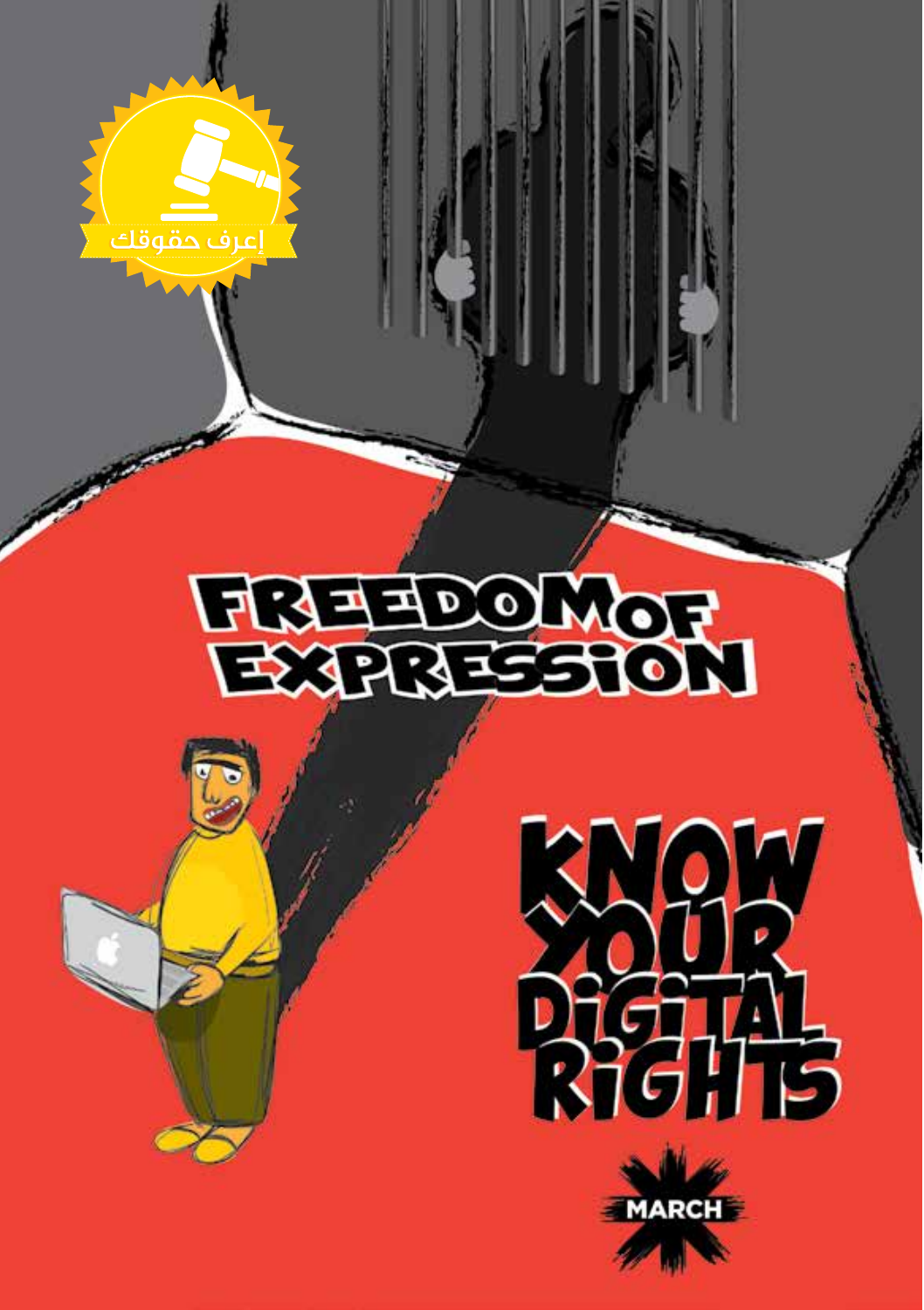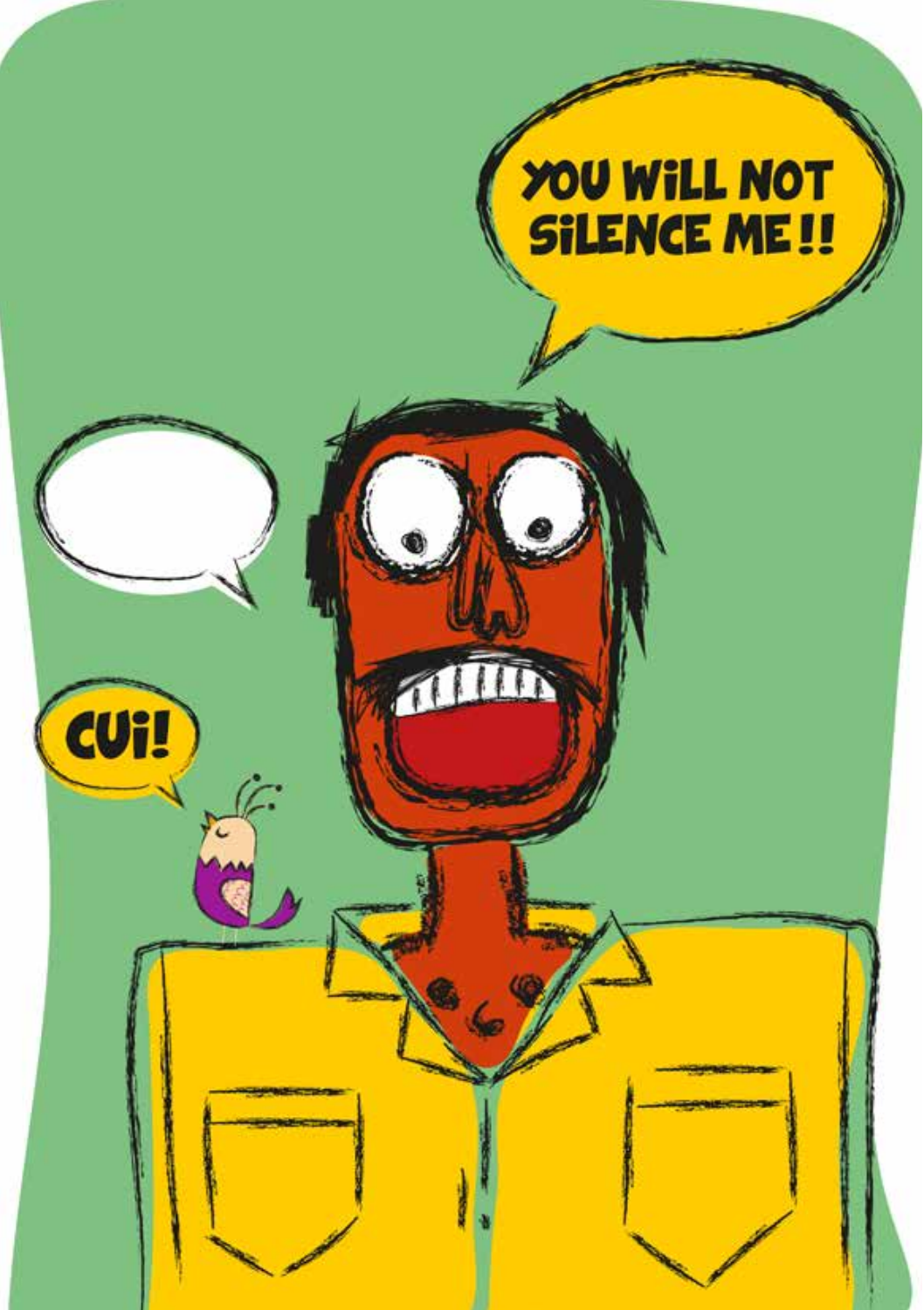## The Freedom of Expression in the Lebanese Constitution

Preamble of the Lebanese constitution:  $\therefore$  C- Lebanon is a parliamentary democratic republic based on respect for public liberties, especially the freedom of opinion and belief, and respect for social justice and equality of rights and duties among all citizens without discrimination.

#### Article 8

Individual liberty is guaranteed and protected by law. No one may be arrested, imprisoned, or kept in custody except according to the provisions of the law. No offense may be established or penalty imposed except by law.

#### Article 13

The freedom to express one's opinion orally or in writing, the freedom of the press, the freedom of assembly, and the freedom of association shall be guaranteed within the limits established by law.

#### $\bullet\bullet\bullet$

## الدستور اللبناني و حرية الرأي و التعبير

**مقدمة الدستور: «...**ج – لبنان جمهورية ديمقراطية برلمانية، تقوم على احترام الحريات العامة وفي طليعتها حرية الرأي والمعتقد، وعلى العدالة الاجتماعية والمساواة في الحقوق والواجبات بين جميع المواطنين دون تمايز أو تفضيل.»

#### المادة 8

الحرية الشخصية مصونة وفي حمى القانون ولا يمكن أن يقبضعلى أحد أو يحبس أو يوقف إلا وفاقاً لأحكام القانون ولا يمكن تحديد جرم أو تعيين عقوبة إلا بمقتضى القانون.

#### المادة ١٣

حرية إبداء الرأى قولاً وكتابة وحرية الطباعة وحرية الاجتماع وحرية تأليف الجمعيات كلها مكفولة ضمن دائرة القانون.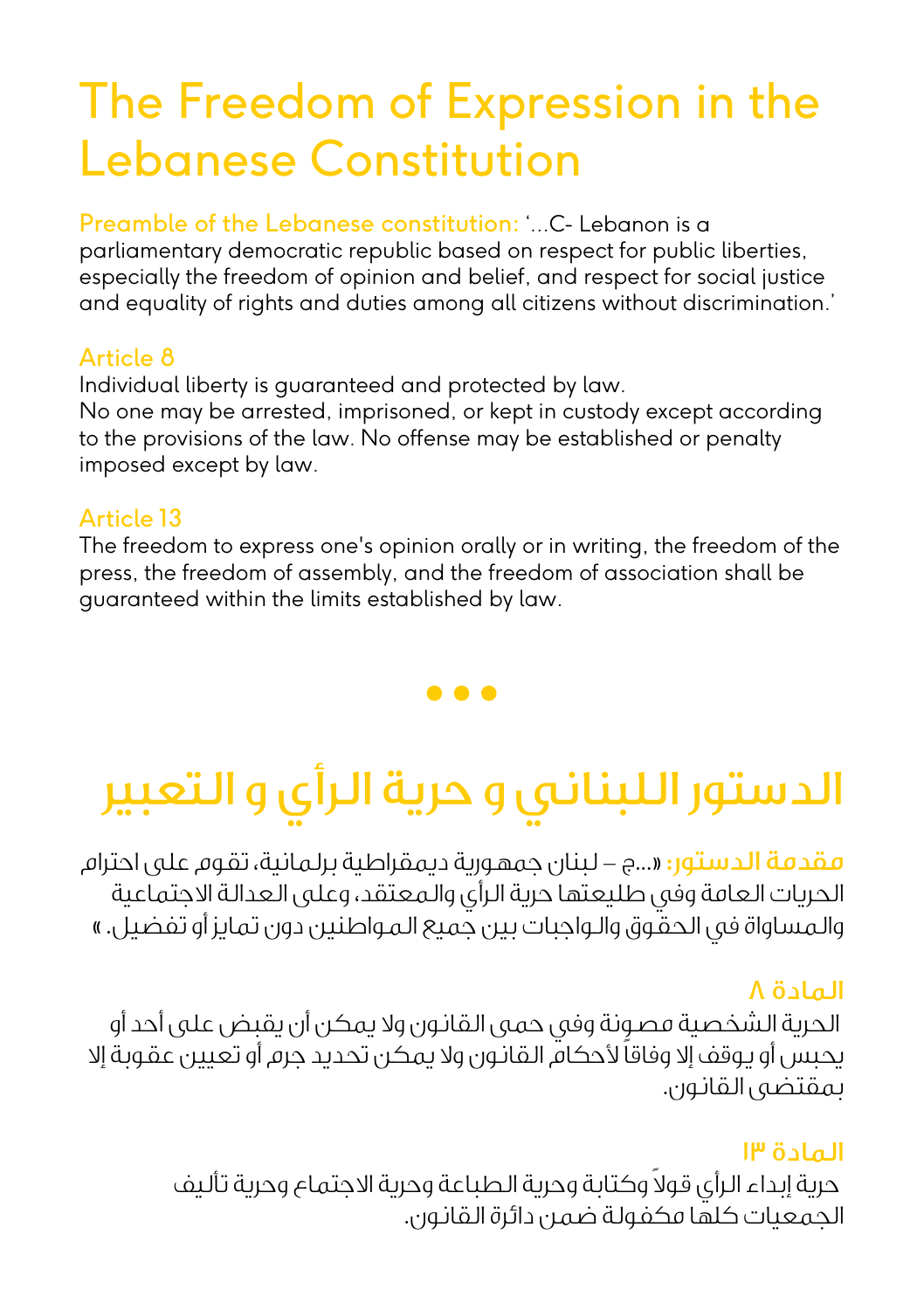## The limits of my Freedom of Expression according to the Lebanese Laws

#### What does "slander" mean?

Article (385) of the Lebanese Penal Code has defined slander as "ascribing to a person, even in doubt, something offensive to his honor or dignity". Accordingly, the slander means ascribing a defined act that would undermine the dignity, moral reputation and honor of others.

#### What does "libel" mean?

Article (385) has defined libel as "any word, disrespect or insult and any expression or drawing indicating an offense shall be considered libel in the event it does not involve the ascription of a certain act".

Based on the above, libel means the assault on the dignity, fame or respect of others, without the presence of a defined act.

#### . . .

## حدود حريتي بالتعبير بحسب القانون اللبناني

#### شو يعني « ّذم»؟

عرْفت الـمادّة 385 مـن قانـون الـعقـوبات الـلبناني الذّم على انه « نسبة أمر الـى شخص و لـو في معرض الشك أو الاستفهام بنال من شرفه او كرامته.» يعني إسناد فعل معين من شأنه أن ينال من كرامة الغير و سمعته الأدبية و شرفه.

#### شو يعني «قدح»؟

ّفت المادة 385 القدح على أنه « كل لفظ او إزدراء أو ُسباب و كل تعبير أو رسم عر يشفان عن تحقير يعد ً قدحا إذا لم ِ ينطو على نسبة أمر ما.» أي أن القدح يعني الاعتداء على كرامة الغير أو شهرته أو إعتباره، من دون وجود فعل معين.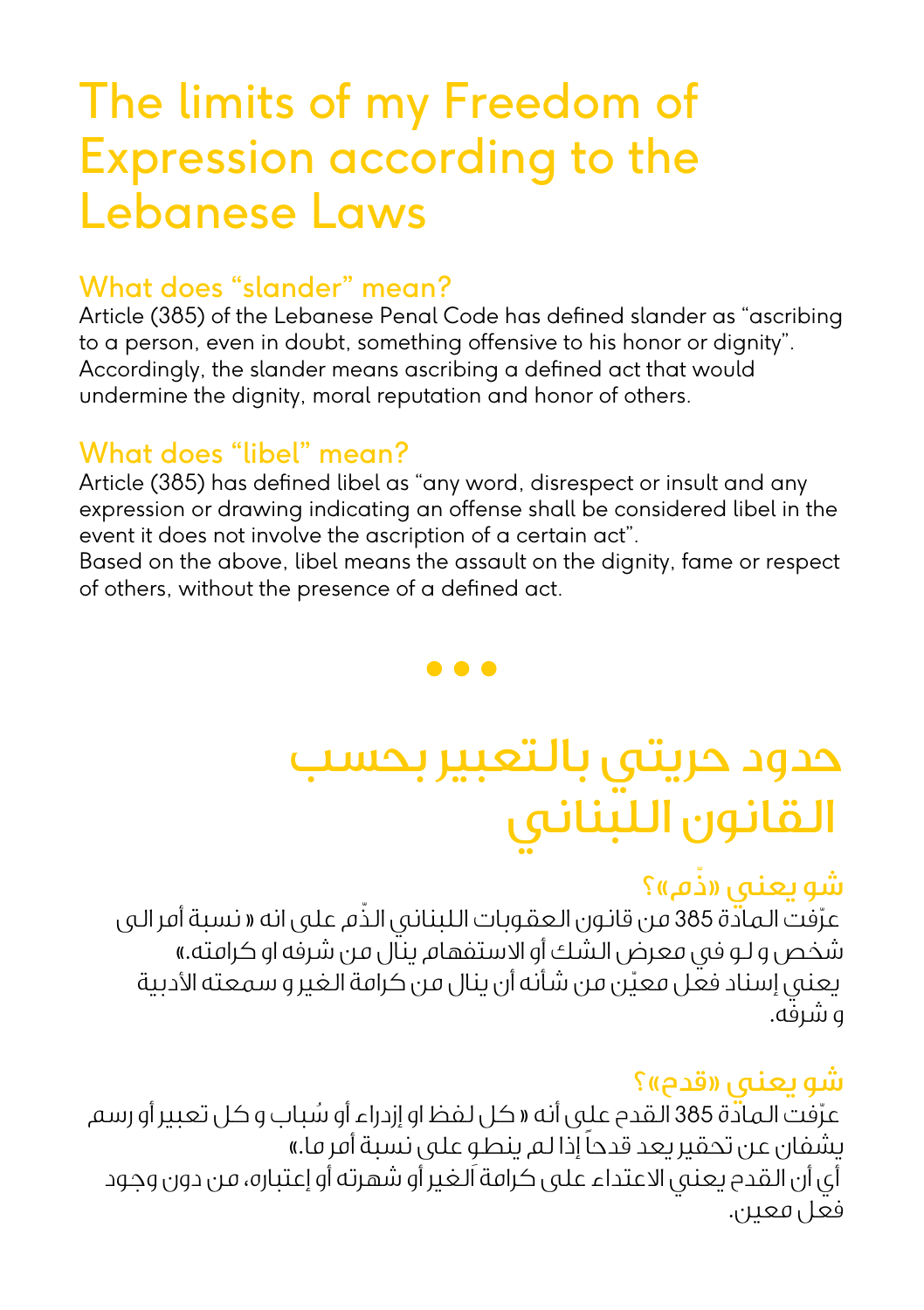## Penalty of slander and libel

#### **Penalty of slander according to Article (582) of the Penal Code:**

- Slander shall be punishable by up to three months imprisonment and a fine amounting to LBP 200 thousand or by any of these sanctions.

#### **Penalty of libel according to Article (584) of the Penal Code:**

- Libel shall be punishable by up to three months imprisonment and a fine ranging between LBP 50 thousand and LBP four hundred.

In addition, slander and libel committed against the public authority shall be criminalised as follows:

#### **The penalty of slander committed against the public authority according to Article (386) of the Penal Code shall be:**

- Two months to two years imprisonment if committed against the President of the State;

- Up to one year imprisonment if committed against the courts, regulatory bodies, army, public departments or public employee or authority within the frame of the duties thereof;

- Up to three months imprisonment or a fine ranging between LBP 20 thousand and LBP 200 thousand if committed against any employee within the frame of his job.

#### **The penalty of libel committed against the public authority according to Article (388) of the Penal Code shall be:**

- One month to one year imprisonment if committed against the President of the State;

- Up to six months imprisonment if committed against the courts, regulatory bodies, army, public departments or public employee or authority within the frame of the duties thereof;

- A fine ranging between LBP 20 thousand and LBP 100 thousand or shortterm preventive detention if committed against any employee within the frame of his job.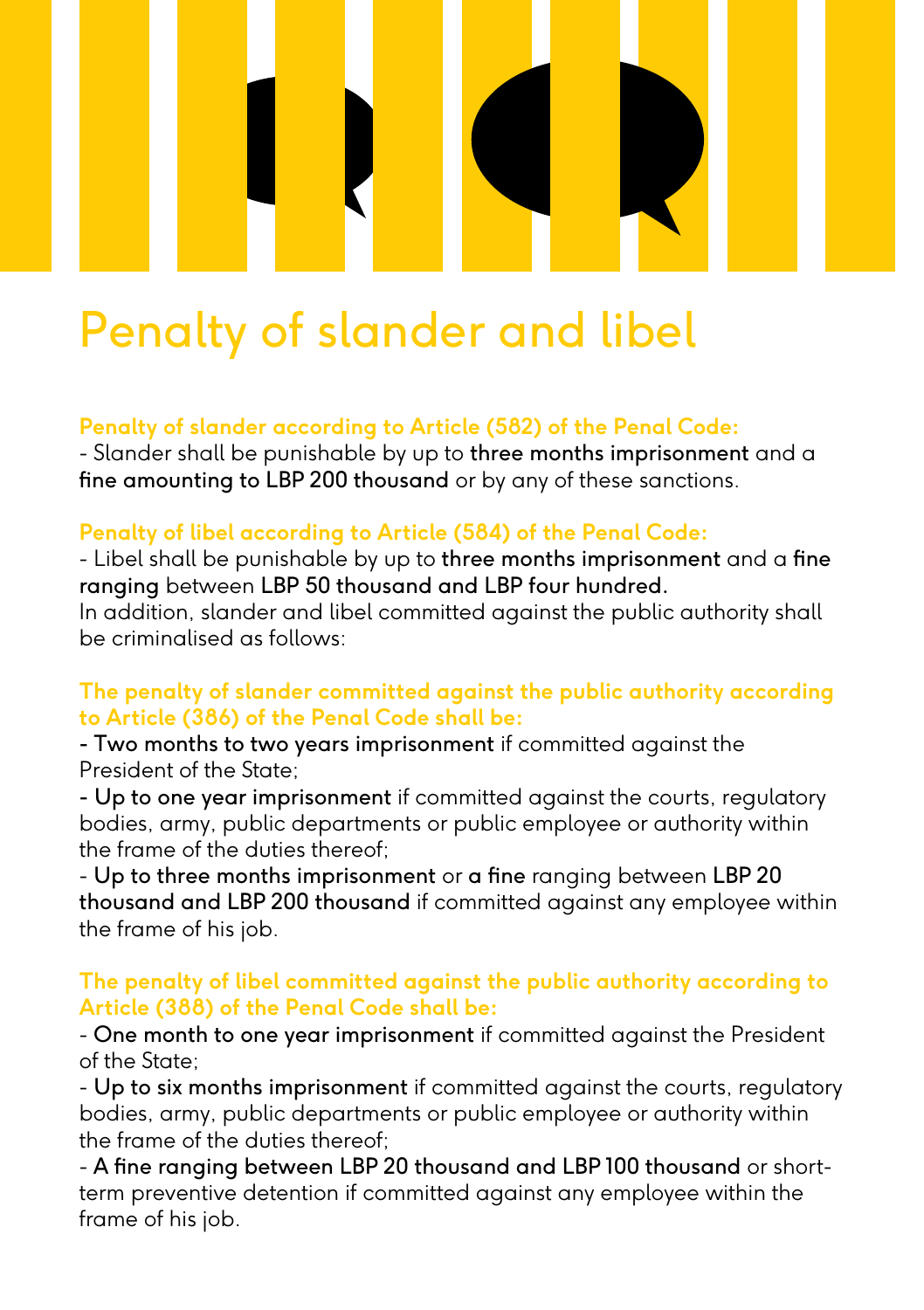## عقوبة القدح والذمّ في القانون اللبناني

#### عقوبة الذَّم بحسب المادة 582 من قانون العقوبات :

– **الحبس حتى ثلاثة اشهر و بالغرامة** حتى 200 **ألف ليرة** أو بإحدى هاتين العقوبتين.

#### عقوبة القدم بحسب المادة 584 من قانون العقوبات:

#### – الحبس من أسبوع الى ثلاثة أشهر أو بالغرامة من خمسين ألف الى أربعماية ألف ليرة.

إضافة الى تحريم القدم و الذْم ضمن إطار الحرائم الـواقعة على السلطة العامة:

#### عقوبة الذْم الواقع على سلطة عامة بحسب المادة 386 من قانون العقوبات:

– **الحبس من شهرين الى سنتين** إذا وقع على رئيس الدولة. – **الحبس سنة** على الاكثر إذا وجه الى المحاكم أو الهيئات المنظمة أو الحيش أو الإدارات العامة أو موظف سُلطَة عامة بسبب وظيفته. - الحبسثلاثة أشهر على الاكثر أو بغرامة من 20 ألف الى200 ألف ليرة إذا وقع على أي موظف بسبب وظيفته.

#### عقوبة القدح الواقع علىسلطة عامة بحسبالمادة 388 من قانون العقوبات:

– **الحبس من شهر الى سنة** إذا وقع على رئيس الدولة. – **الحبس ستة أشهر** على الاكثرإذا وجه الى المحاكم أو الهيئات المنظمة أو الحيش أو الادارات العامة أو موظف سلطة عامة بسبب وظيفته. – **الغرامة ٢٠ ألف الـي ١٠٠ ألف** أو بالتوقيف التكديري إذا وقع على أي موظف بسبب وظيفته.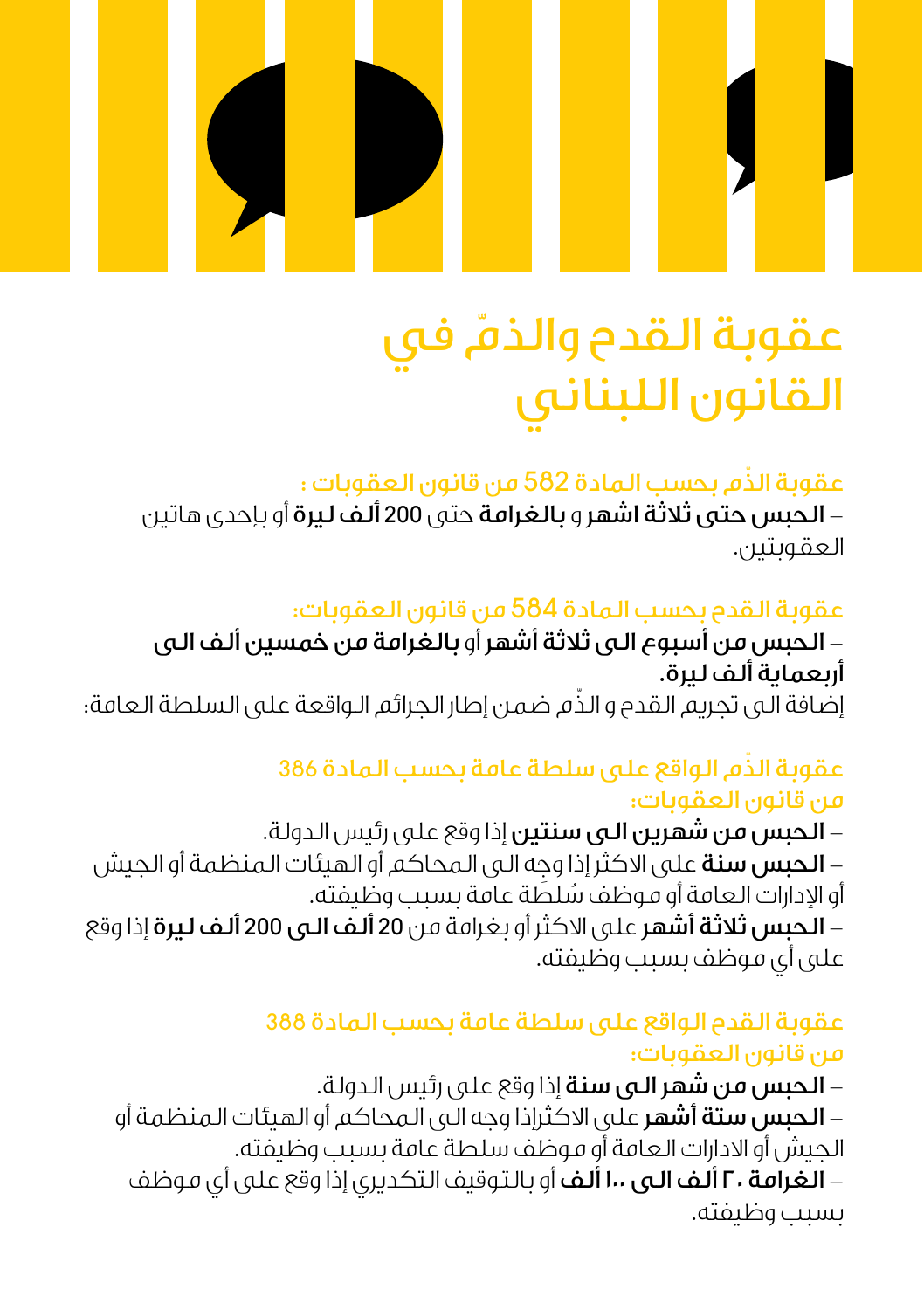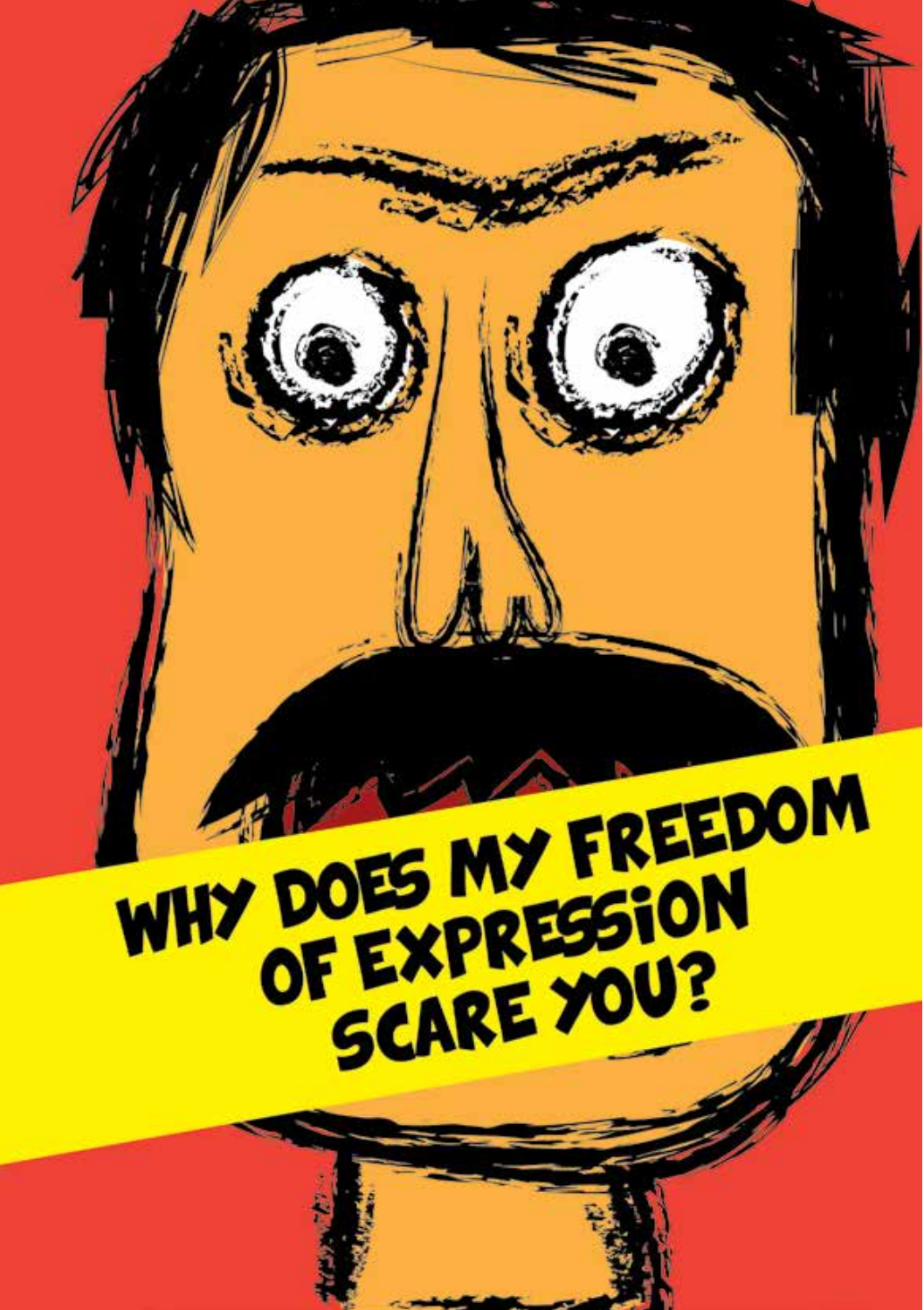## What are the means of publication in the Lebanese Law?

- Acts and movements if made in a public place or a place open to the public or in the public eye.

- Speech or screaming whether directly or through one of the electronic means in such a way to be heard by others.

- Writing, drawings, hand paintings, photographs, films, emblems and images of any type whatsoever, if displayed in a public place or a place open to the public or in the public eye or if sold, offered for sale or distributed to one person or more.

**The Lebanese jurisprudences has deemed that Internet shall be necessarily considered as one of the means of publication** given the quick and easy access thereto and because it is a mean available to all, and most importantly due to the fulfillment of the overt condition by this network.



## ما هي وسائل النشر؟

– الأعمال و الحركات إذا حصلت في محل عام أو مكان مباح للجمهور أو معرض لانظار.

– الكلام أو الصراخ سواء مباشرة أو نقلاً بالوسائل الآلية بحيث يسمعها الأخرين. – الكتابة و الرسوم و الصور اليديوية و الشمسية و الأفلام و الشارات و التّصاوير على إختلافها إذا عُرضت في محل عام أو مكان مباح للجمهور أو معرض للأنظار أو بيعت أو عُرضت للبيع أو وُزعت على شخص أو أكثر.

اعتَبر الاجتهاد اللبناني، أن شبكة الانترنت لا يمكن الا أن تعدّ من وسائل **النشر،** لسرعة و سهولةٌ الـوصول اليها و لأنها وسيلة متاحة للجميع، والأهم هو توافر شرط العلنَّية على هذه الشبكة.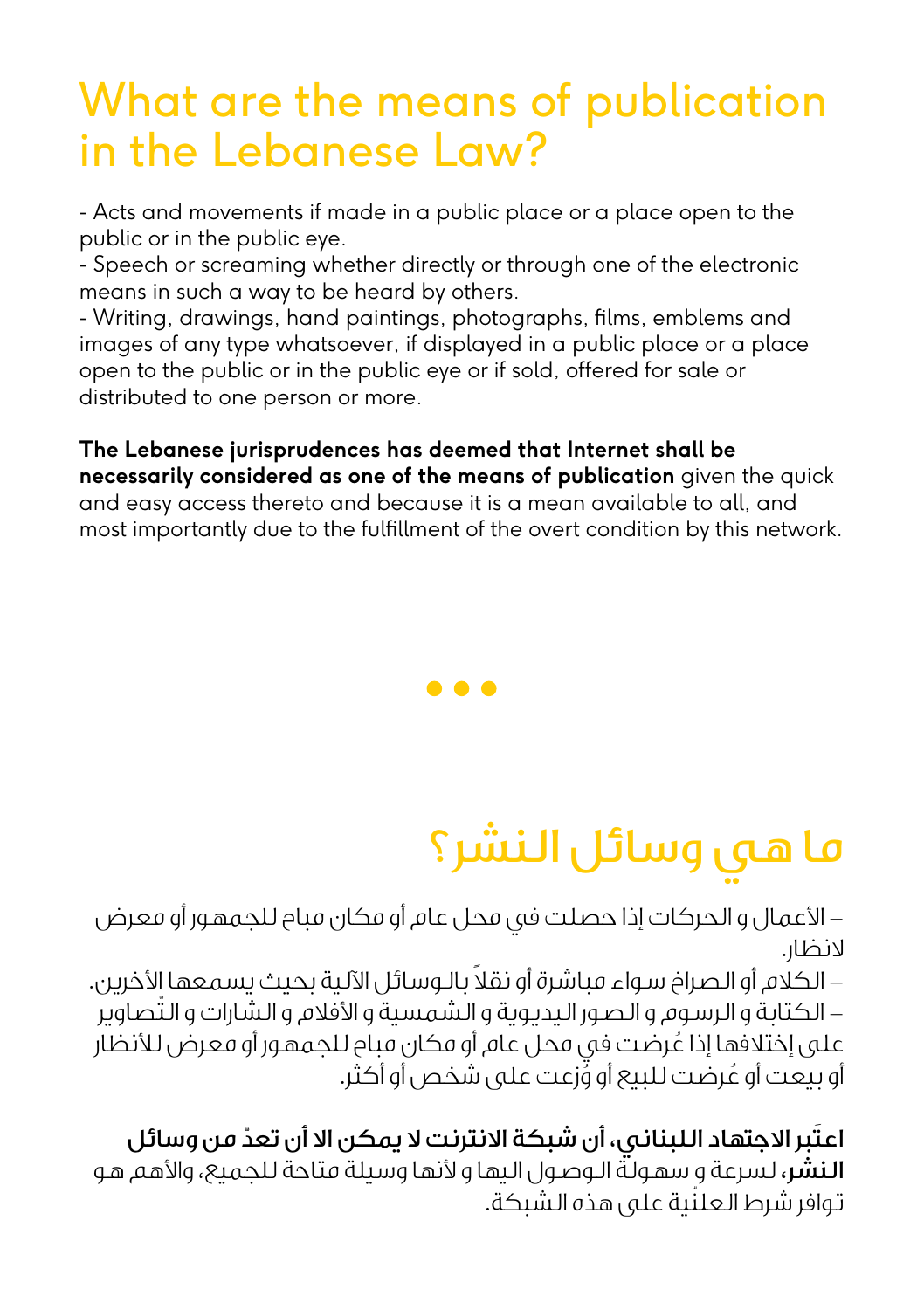## Online Slander and Libel Crimes

Slander and libel crimes may be committed online (according to the Lebanese Courts).

In this case, they shall be considered as IT crimes which can be investigated by the Cybercrime and Intellectual Property Rights Bureau. Today, Internet is one of the means of publication through which slander and libel crimes may be committed.

**This means that you can be held accountable for each and every word you publish and write on social media or on the Internet in general, should said word constitute a slander or libel according to the Lebanese Law.**

 $\bullet\bullet\bullet$ 

جرائم القدح و الذم  $\overline{a}$ على الانترنت

جرائم القدم والذْم ممكن أن ترتكب على شبكة الانترنت (بحسب المحاكم اللبنانية).

وهي من الجرائم المعلوماتية التي يتكلّف التحقيق بها مكتب مكافحة الجرائم المعلوماتية و الملكية الفكرية.

اليوم، شبكة الانترنت تعتبر من وسائل النشر، و ممكن من خلالها إرتكاب جرائم القدح و الذم.

يعني ممكن تتحاسب على كل كلمة بتنشرها و بتكتبها على مواقع التواصل الاجتماعي أو على شبكة الانترنت عموماً، إذا كانت بتشكل قدم و ذم بمفهوم القانون اللبناني.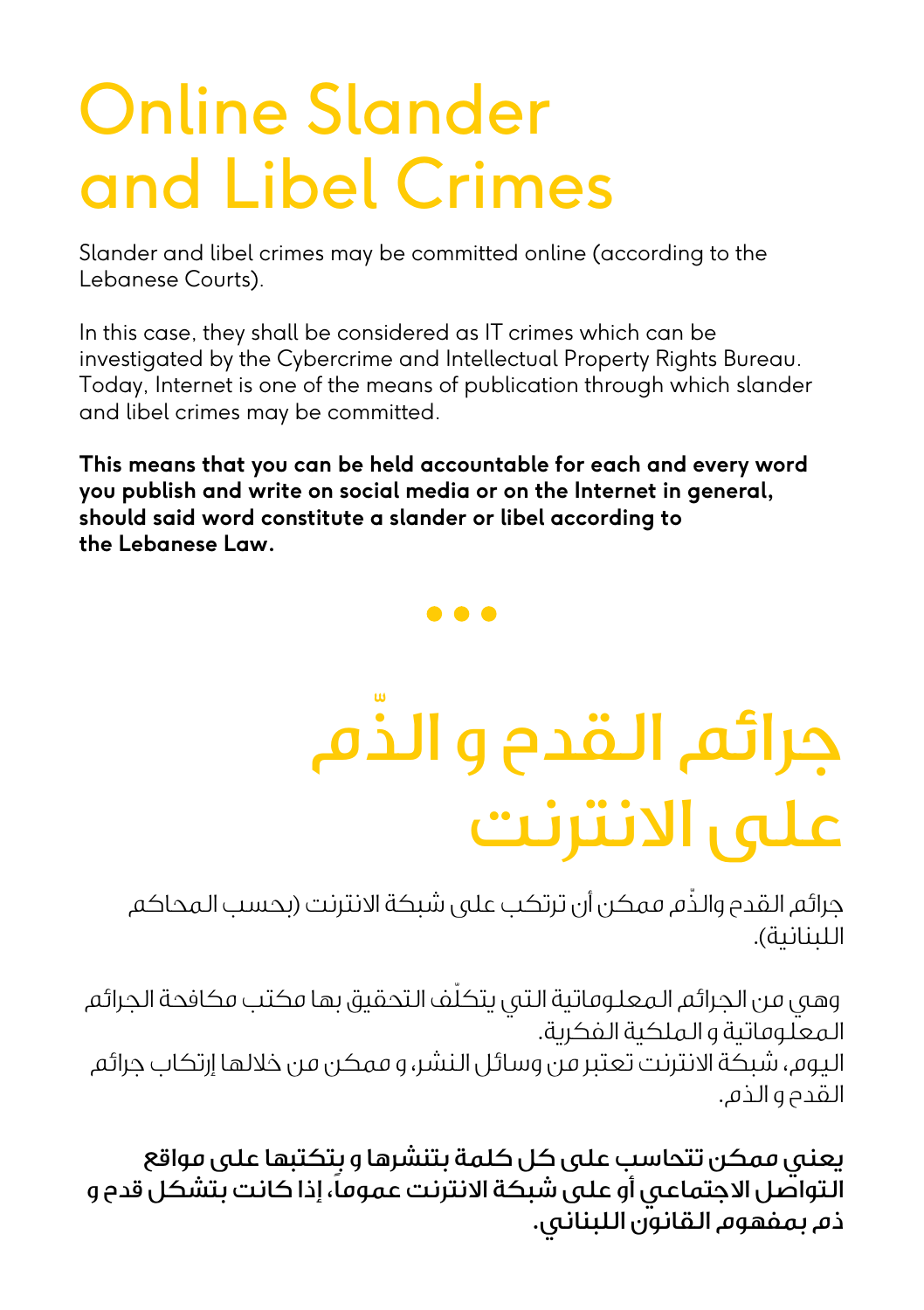قد يكون الذم والقدح وُجاهياً أو كتابياً أو غيابياً أو بواسطة المطبوعات، وجميع هذه الحالات ترتكب عبر الإنترنت بواسطة المبادلات الكترونية أو الصوتية أو الفيديو.

Slander, and libel may be committed in presence, in writing, in absentia or through publications. All these forms may be committed online, through electronic, audio or video correspondences. So that means you are إن كان عبر التواصل responsible for what you اجتماعي: write on:

الفيسبوك/ Facebook [A status or a share or even a comment]

> توتير / Twitter [Tweets or a comment]

> > Or / أو عبر

مدونات/ Blogs [A share or even a comment]

#### الجرائد الالكترونية/ Websites News

[A status or a share or even a comment.]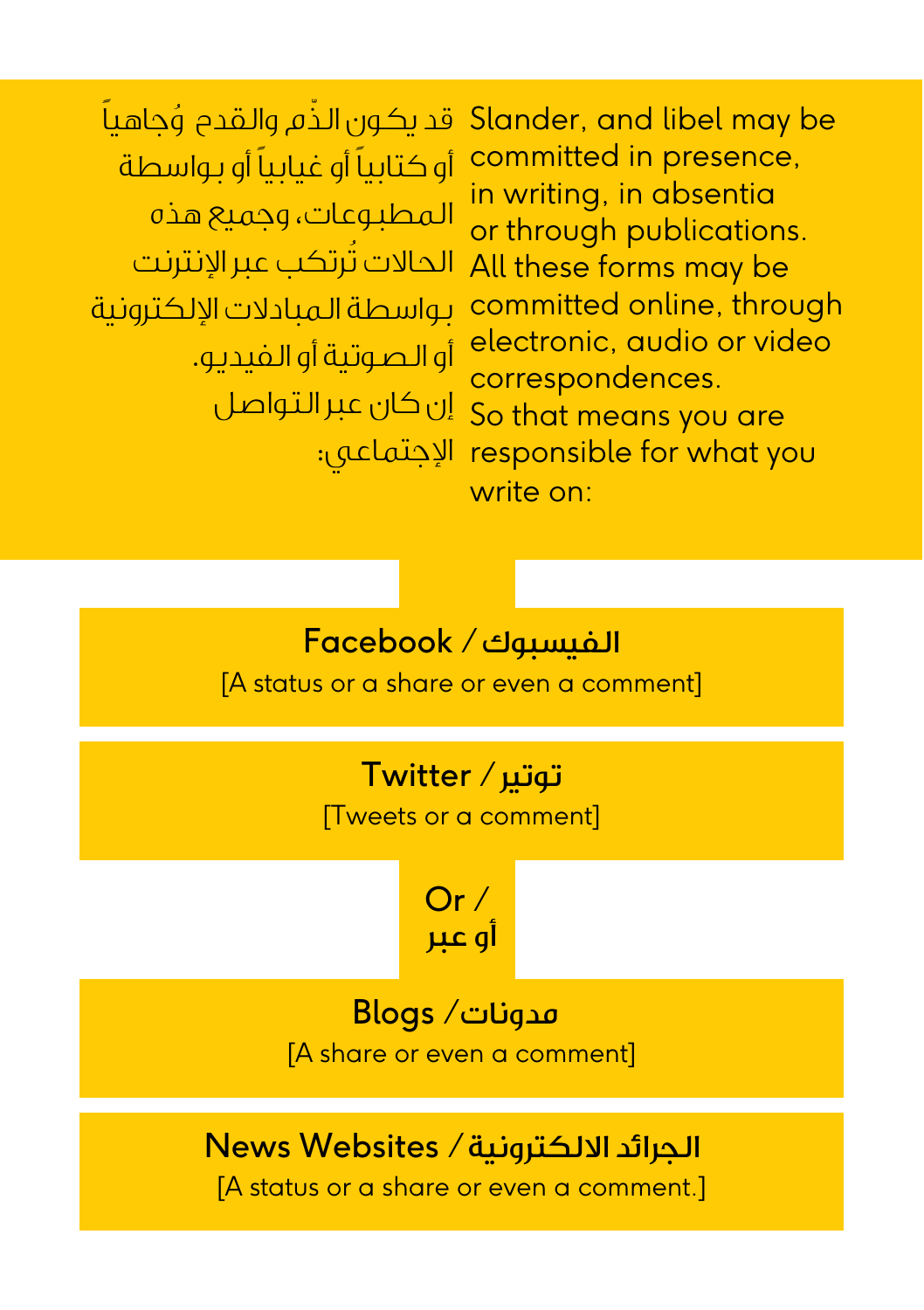### What is the action taken by the Cybercrimes and the protection of the intellectual Property Rights Bureau\*?

A judicial complaint filed by a harmed Plaintiff.

**>>** The Public Prosecution shall refer the complaint to the Bureau or any other Judicial Police

**>>** The Bureau takes the necessary actions and calls the Defendant (Investigation)

**>>** After investigations, the file shall be referred to the Public Prosecution to take a decision on whether to follow-up the case or reject it.

\* The Bureau does not take any actions unless a complaint is filed directly by the aggrieved people. And excepted where the crime is committed against the President of the State in which case public interest litigation is introduced without a complaint by the aggrieved person.

#### $\bullet\bullet\bullet$

## كيفية تحرك مكتب مكافحة الجرائم المعلوماتية و حماية الملكية الفكرية في قضايا القدح و الذُم\*.

شكوى قضائنة من مدّع متضرر <mark>>></mark> تُحيل النّيابة العامة الشكوى الى المكتب أو أي ضابطة عدلية أُخرى ّك المكتب و يستدعي المدعى عليه (تحقيق) >> يتحر >> يحال الملف بعد التحقيق الى النيابة العامة لكي تقرر بدورها متابعة القضية أو ردّها.

ّك المكتبإلا بتقديم دعاوى مباشرة من المتضريين الا في لا يتحر \* حال كان التعرض لشخص رئيس الدولة، تحركت دعوى الحق العام بدون شكوى المتضرر.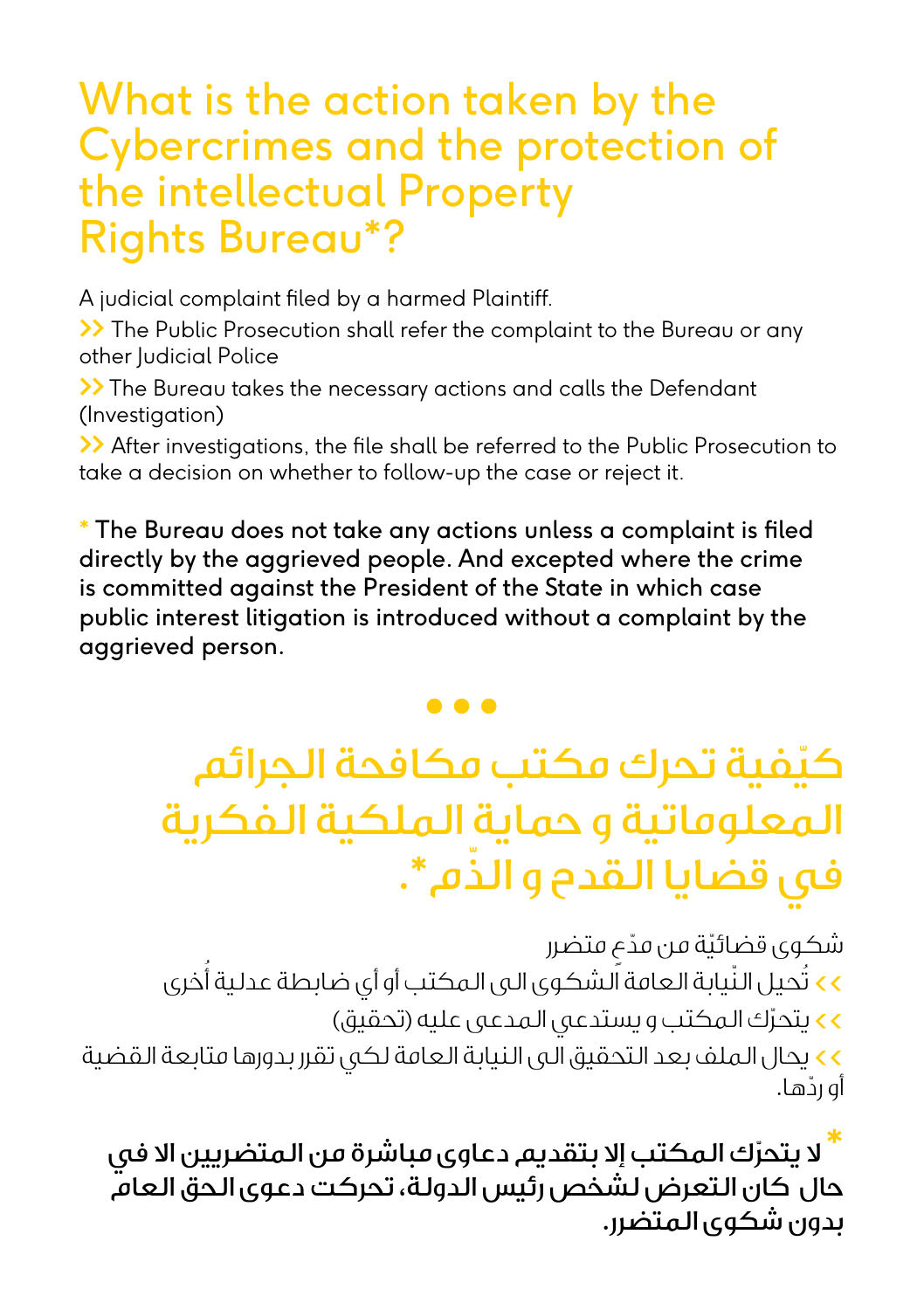## The action of the Cybercrimes Bureau

If you receive a call from the Cybercrimes Bureau, ask for:

- The name and rank of the officer.

-A legal notice from the Bureau, not an invitation over the phone.

-Immediately contact the MARCH hotline 03 09 08 70 to inform them about the notification (for Free)

-If you are and journalist and have a journalist card, journalist card, you are not obligated to go to the investigation\*

\*The Publications Act shall apply to journalists working in e-news websites and others.

#### $\bullet$   $\bullet$   $\bullet$

## تحرك مكتب مكافحة الجرائم المعلوماتية و حماية الملكية الفكرية

بعد ما تتقدم الشكوى و يتحرّك مكتب مكافحة الجرائم المعلوماتية، بيتصل المكتب بالاشخاص المعنتين.

وقت تتلقى إتصال من مكتب مكافحات الجرائم المعلوماتية المحامي المختص-إتصل بالخط الساخن <sup>03090870</sup> لتحصل على الاستشارة المجانية من قبل-إسأل عن سبب الاتصال <sup>و</sup> موضوع الشكوى-أطلب مذكرة من المكتب-إسأل عن إسم الشخصالمتصل و رتبته بحسب كل حالة، تتكلف مارشبتكاليف الاستشارات و الدعوى – إذا كنت تحوز على بطاقة صحافي، لا يمكن إجبارك على حضور التحقيق لدى مكتب مكافحة الجرائم المعلوماتية أو المخفر، Xنه بحسب العرف القانوني إن الصحافي لا يُستمع إليه في ضابة عدلية\*

\* إن قانون المطبوعات يسري على الصحافيين العامليين في مواقع الأخبار الإلكترونية و غيرها.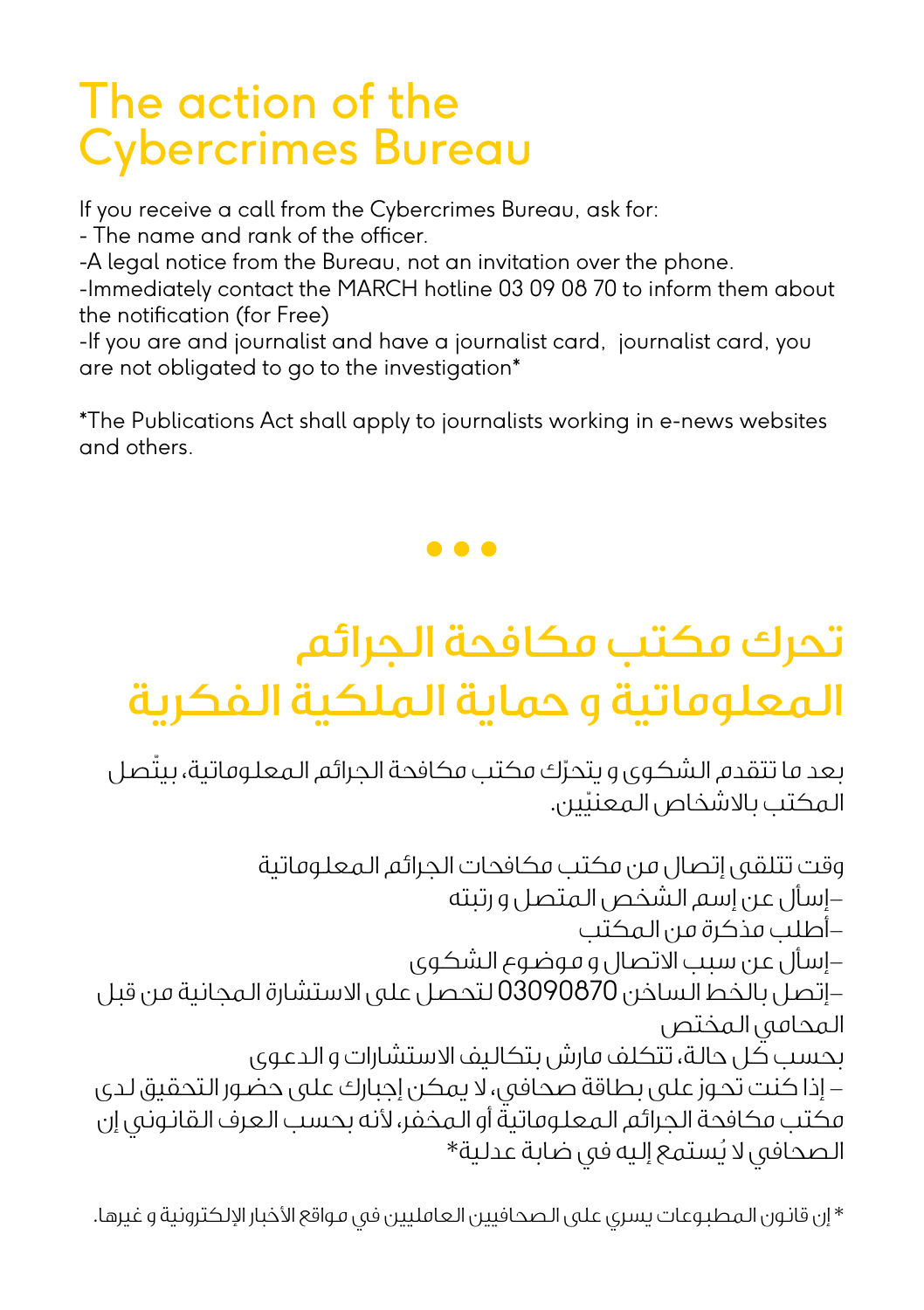

#### Your Rights in interrogation and Arrest

- . Knowing the charge and evidence
- . Contacting Family members and Friends
- . Meeting a Lawyer
- . Assistance by interpreter for non-Arabic speaker
- . Right to remain silent
- . Defend yourself without the use of force
- . Medical examination
- . Be informed of your rights
- . Detention only by order of prosecutor for a duration of 48 hourextended once (total of 96 hour) (Aricle 32, 47 and41Criminal ProcedureCode)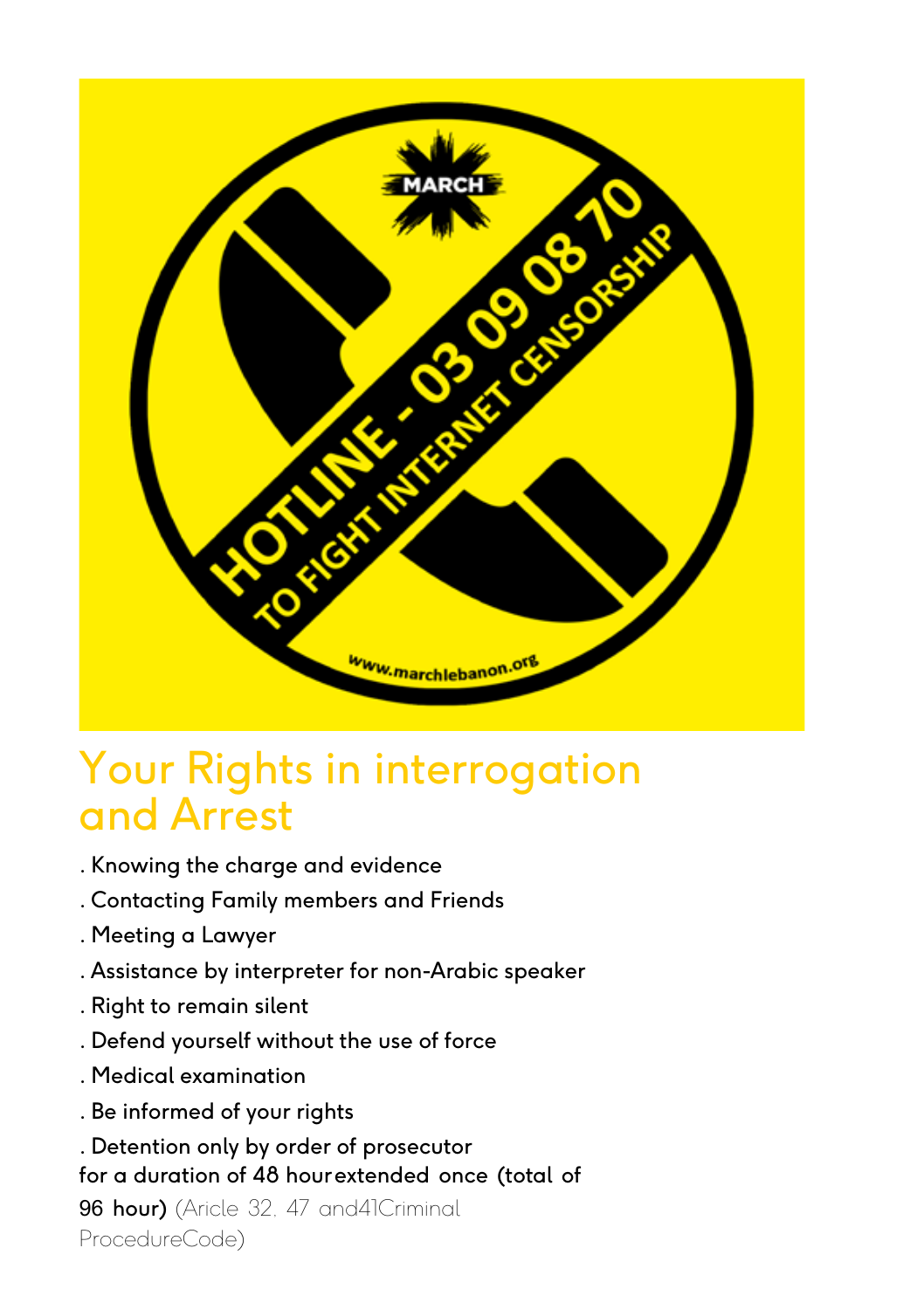## حقوقك عند التوقيف و لدى التحقيق

. معرفة التهم و الأدلة . الاتصال بالأهل أو المقربين أو محا*م* . الحقّ بتعيين و مقابلة محامى . الحقّ بالترجمة في حالة الاجانب . اuمتناع و التزام الصمت . إجراء التحقيق بدون إستعمال أي وجه من الإكراه . الحقّ في المعاينة الطبية في الحالات اللازمة . الحقّ في معرفة جميع حقوقك عند التحقيق . التوقيف يتم فقط بأمر من النيابة العامة ضمن مدة لا تزيد عن 48 ساعة تَمدد مرة واحدة ل 48 ساعة اخرى (مادة 32 و 41 و 47 أصول محاكمات جزئية)

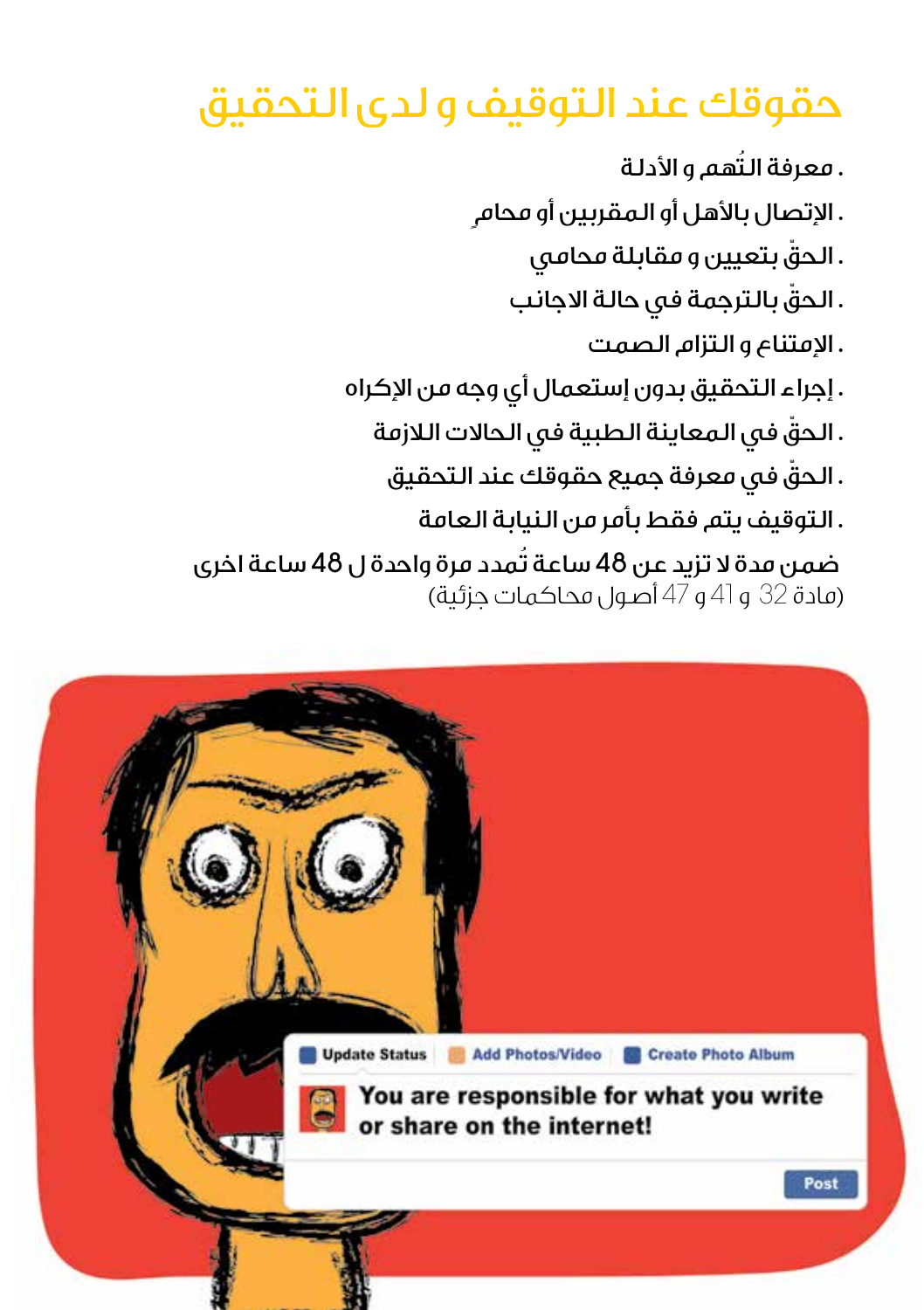## 1. Can I Ask to know the reason of their call and interrogation?

Yes of course, they probably won't tell you on the phone, so we advise you to go to the investigation either way.

#### 1. هل فيي طالب بمعرفة سبب استدعائي؟

طبعا فيك تتطالب بمعرفة سبب الاستدعاء لكن حتى لوما عرفت عبر الهاتف مننصحك تحضر على التحقيق لمعرفة السبب الحقيقي.

#### $\bullet$   $\bullet$   $\bullet$

#### 2. Can I be represented by a lawyer?

You have the right to call and to go with a lawyer. But during the investigation he cannot attend with you (but he can wait for you outside the room of investigation in case you needed any help), Unless the General Prosecutor is personnally leading the interrogation.

#### 2. هل يحق لي إحضار محامي؟

حضور المحاميي هو حق منصوص عليه في القانون اللبناني، و بحقلك تقابلو و تعينو حتى دون وكالة منظمة. في الممارسة الحالية المحامي ما في يكون معك أثناء الاستجواب الا اذا تم الاستجواب من قبل النائب العام نفسو.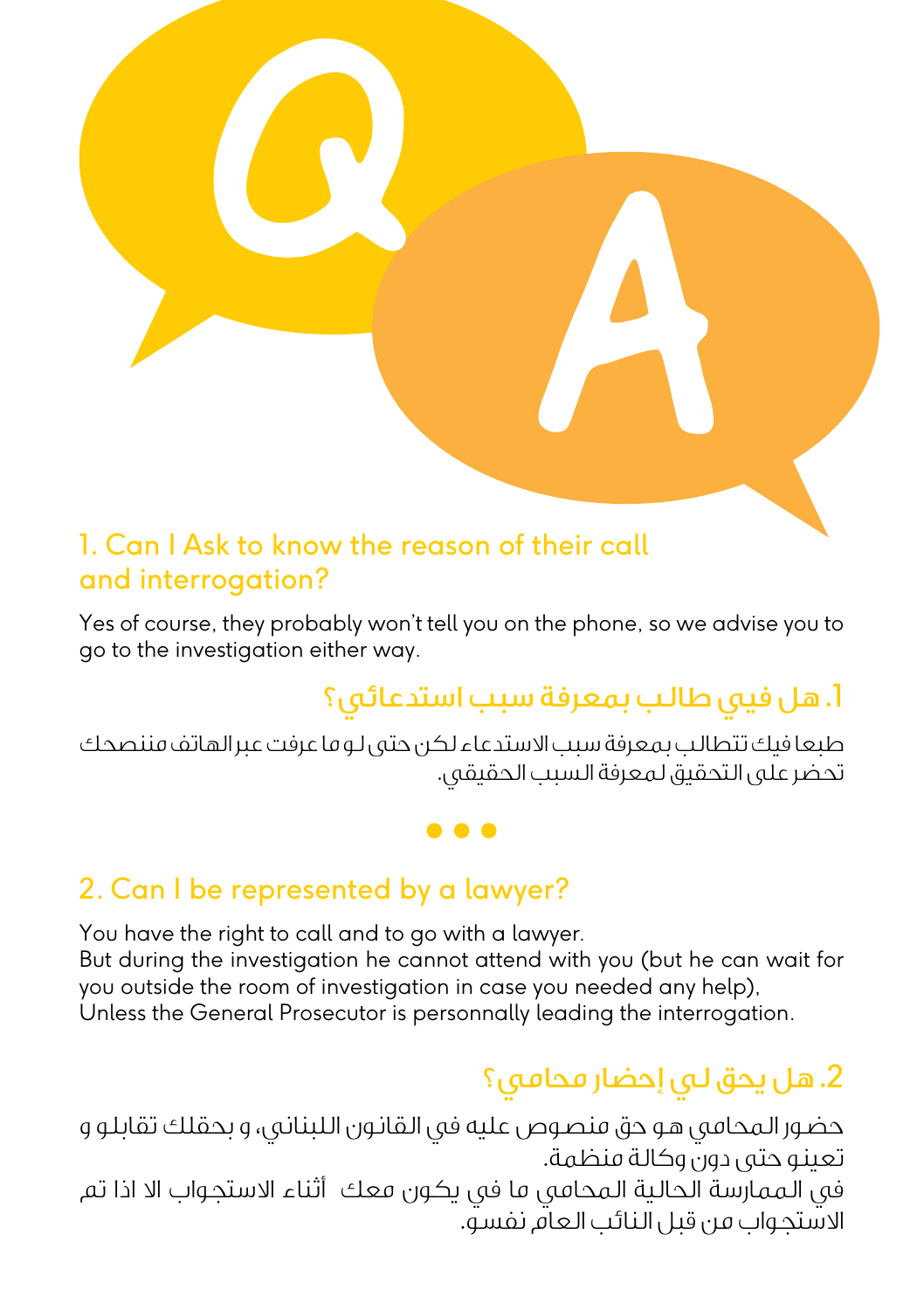#### 3.What should I do/say/not say during the Interrogation?

You should not apologize for anything that you have done and only answer the questions they ask you.

#### 3. عن شو مفروض صرْح وقت التحقيق؟

الحق بإلتزام الصمت مكرس في القانون، و ما تجاوب إلا على الأسئلة المطروحة بشكل مختصر.

 $\bullet\bullet\bullet$ 

#### 4. Do I need to sign the pledge?

You have to sign the pledge, but it does not have any legal effect. You can change certain parts of it as other bloggers have done in the past, in a way that you don't admit that you have committed any crime.

#### 4. هل انا مجبر أمضي التعهد؟

قضت الممارسة على فرض توقيع تعهد على الحميع قبل افراج. هيدا التعهد ليسله أي قوة قانونية.

بحالة التهديد بالتوقيف أو التصعيد ( الأمر غير القانوني أصلاً)، إمضي التعهد شرط تغيير بعض التعابير لكي ما يتضمن أي إعتراف بالجريمة. إن دفاعكَ و جميع معلوماتك يجب أن تُقال بالمحكمة و ليس في التحقيق.

#### $\bullet$   $\bullet$   $\bullet$

#### 5. How long can the Bureau detain me?

The Bureau cannot detain you for more than 48 hours at a time.

After 48 hours, they can extend for another 48 hours but after that they should let you go (in total 96 hours). After they let you go, your file will be send to the prosecutor.

#### 5. شو هي المدة القانونية إلي ممكن إتوقف فيا؟

المكتب ما في يوقفك أكتر من 48 ساعة. ممكن هالمدّة تتجدد 48 ساعة تانية (أي ساعة بالمجمل). بعد إنتهاء التحقيق، يتصل الضابط العدلي بالنائب العام الذي يأخذ قرار: أو الترك بسند إقامة، أوالتوقيف أو الترك رهن التحقيق.بعد إنتهاء التحقيق، يتصل الضابط العدلي بالنائب العام الذي يأخذ قرار: أو الترك بسند إقامة، أوالتوقيف أو الترك رهن التحقيق. g<sub>6</sub> hours). Atter they let you go, your file wil<br>**ثيو هـي الـمـدة الـقـانـونـية إلـي مـمـكـن إتـو<br>كتب ما في يـوقفك أكتر من 48 ساعة.** *مم***كـن ه<br>96 ساعة بالـمجـمـل). بـعـد إنتهاء الـتحـقـيق، يتصـ**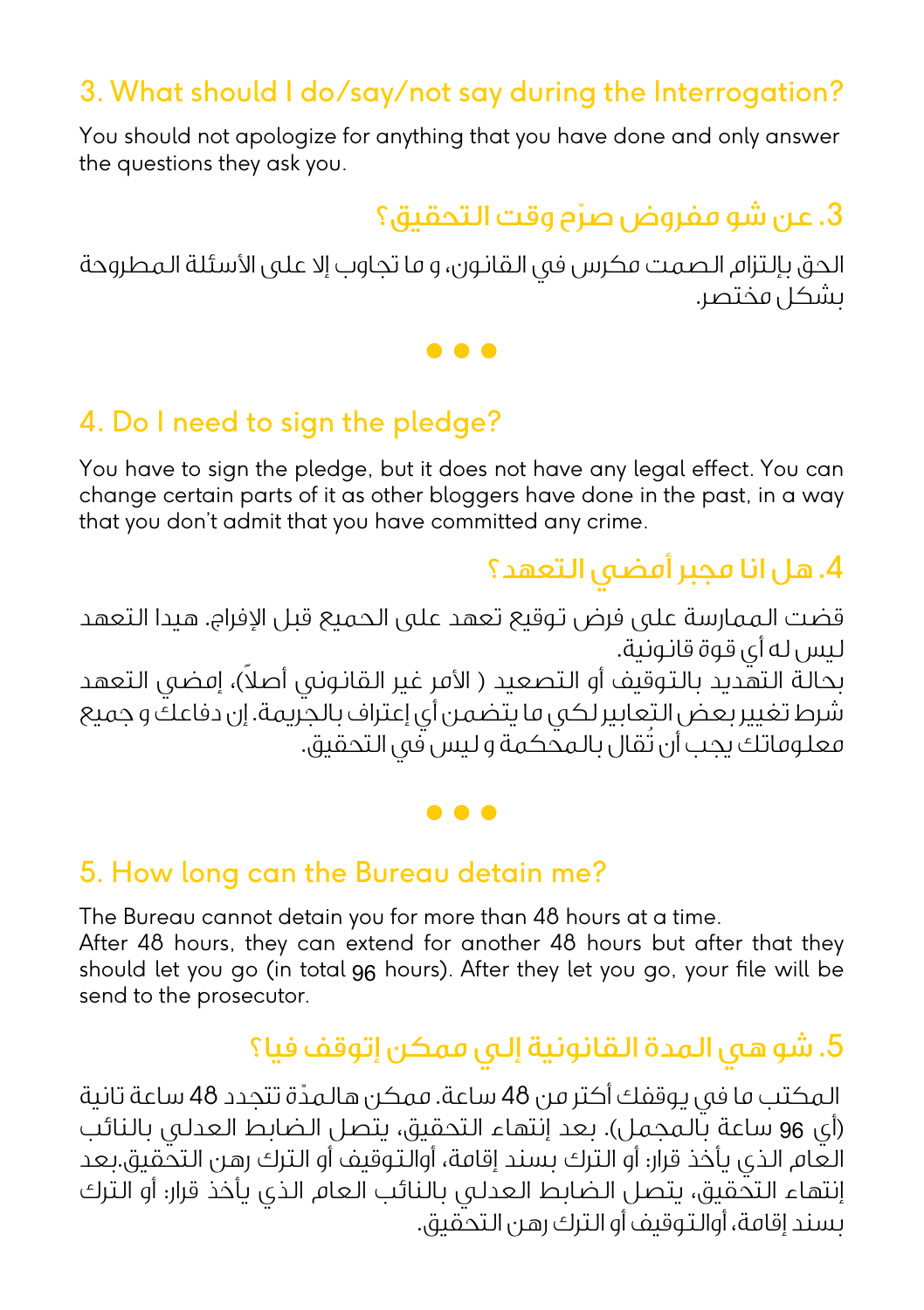## What is the Cybercrimes and Intellectual Property Bureau?

Lebanon's Cybercrime and Intellectual Property Bureau was established in 2006 to deal with any developments in the field of telecommunications and the internet. It manages cybercrime, such as child pornography, electronic banking theft and credit card fraud. In addition it deals with sexual harassment and blackmail over the internet as well as monitoring terrorist organisations such as the Islamic State, which are trying to recruit soldiers over the internet.

## شو هوي مكتب مكافحة جرائم المعلوماتية و حماية الملكية الفكرية؟

ُنشئ مكتب مكافحة جرائم المعلوماتية والملكية الفكرية بموجب مذكرة أ خدمة صادرة عن المديرية العامة لقوى الأمن الداخلى في العام 2006، وألحق بقسم المباحث الجنائية الخاصة في الشرطة القضائية، وهو يعمل تحت إشراف النيابة العامة التمييزية، النيابة العامة المالية والنيابات العامة الاستئنافية في المحافظات، اي انه يعد اليوم ضابطة عدلية.



**BIG BROTHER** 

**is Watching** 

**200**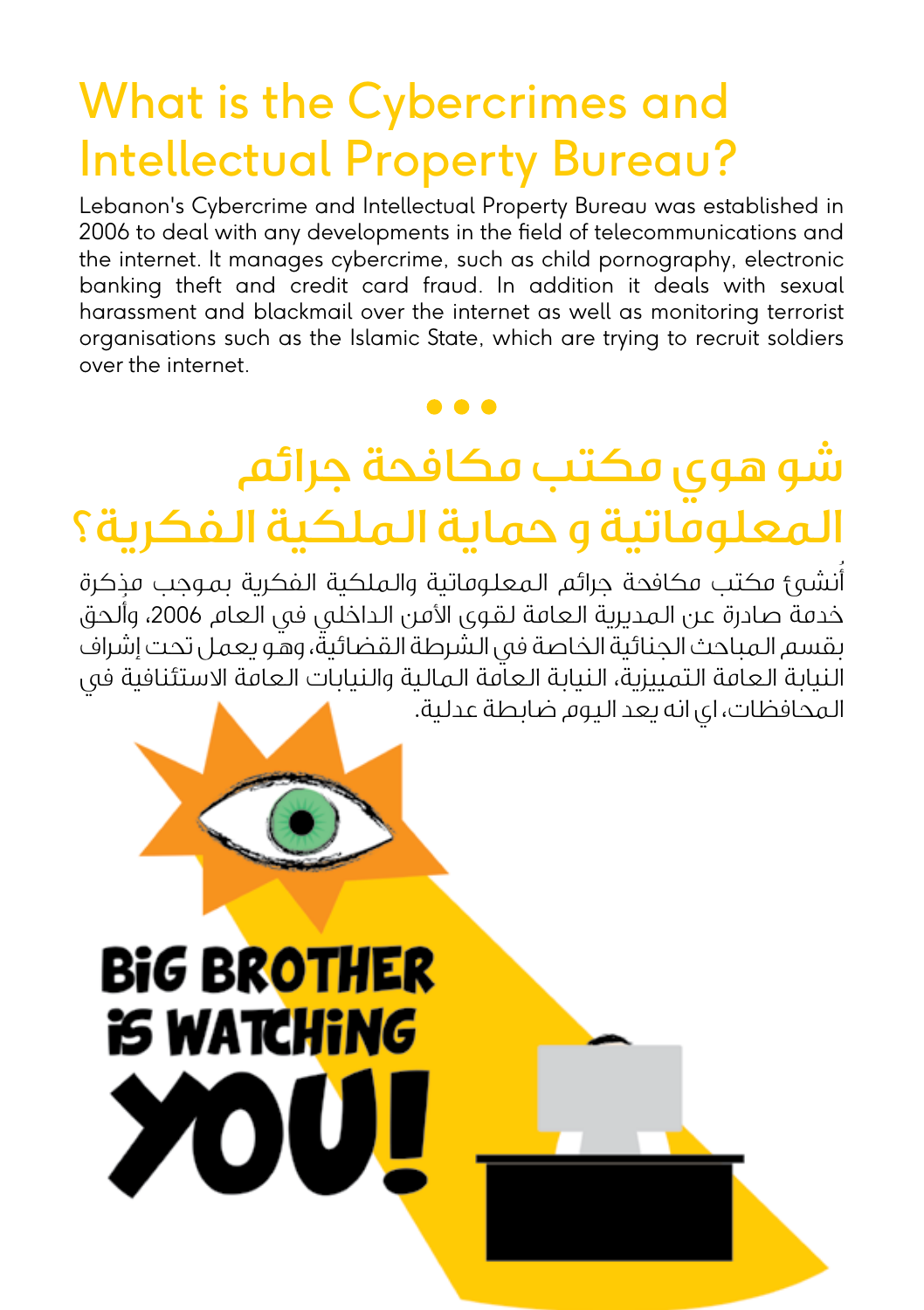

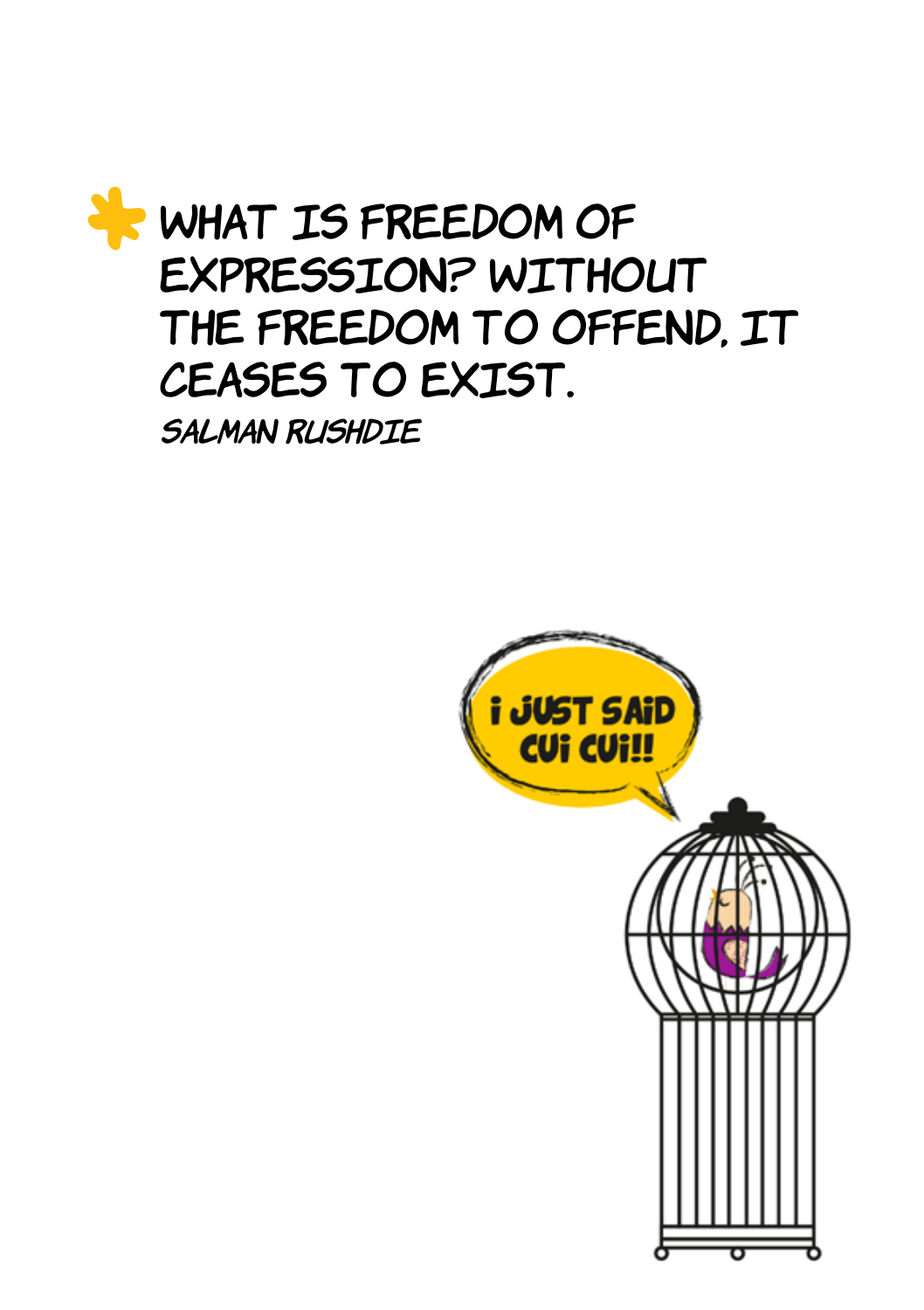

## WHO WE ARE?

MARCH's mission is to educate, motivate, and empower citizens to recognize and fight for their basic civil rights, raise a tolerant open Lebanese society in order to foster diversity and equality and reach a genuine reconciliation among the various communities.

Committed to civic responsibility and creative thinking, MARCH seeks to foster in the Lebanese society a more participatory and collaborative community.

In its current strategy and projects, March is currently focusing on fighting for the right to freedom of expression (and fighting censorship), women's rights, and diversity and conflict resolution activities.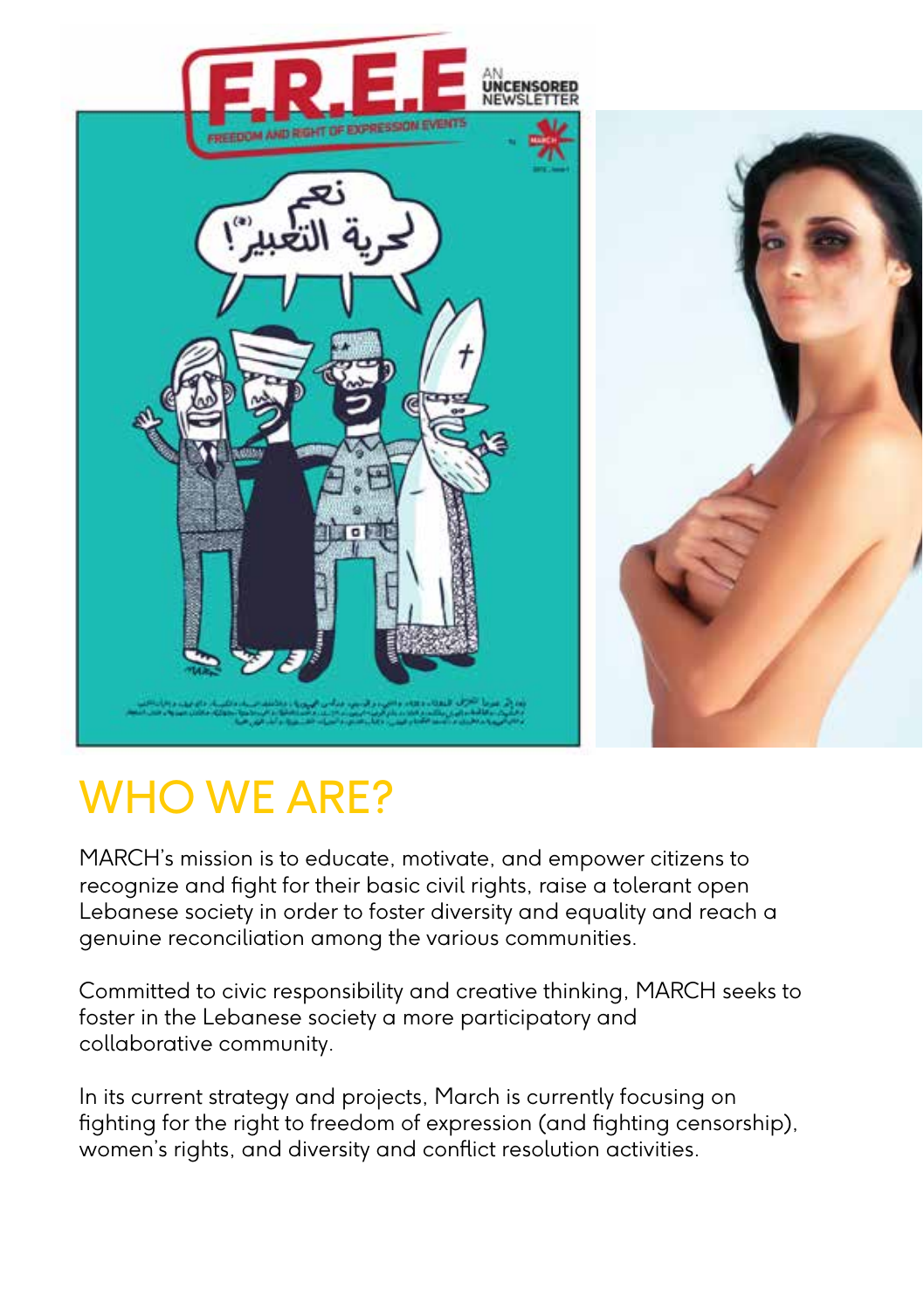

## نبذة عن مارش

تتمحور رسالة مارش حول تثقيف وتحفيز وتمكين المواطنين للإعتراف والنضال في سبيل أهم حقوقهم المدنية.

كما تسعى الجمعية لبناء مجتمع لبناني منفتح ومتسامح ولتعزيز التنوع والمساواة بهدف بلوغ مصالحة حقيقية بين مختلف شرائح المجتمع وأبناء هذا الـوطن، مع التركيز على الشباب الذين يمثلون الأمل والنواة لأي تغيير ايجابي على صعيد القيادة عند توليهم مقاليد السلطة فينسجون مستقبل بلدنا.

بالتزامها بالمسؤولية المدنية والتفكير الخلّاق، ترمى مارش لتعزيز روح المشاركة والتعاون. في سياستها واستراتيجيتها الحالية، تركز مارش على المحاور التالية: النضال في سبيل الحق في التعبير بحرية (ومحاربة الرقابة)، حقوق النساء والتنوع وحل النزاعات.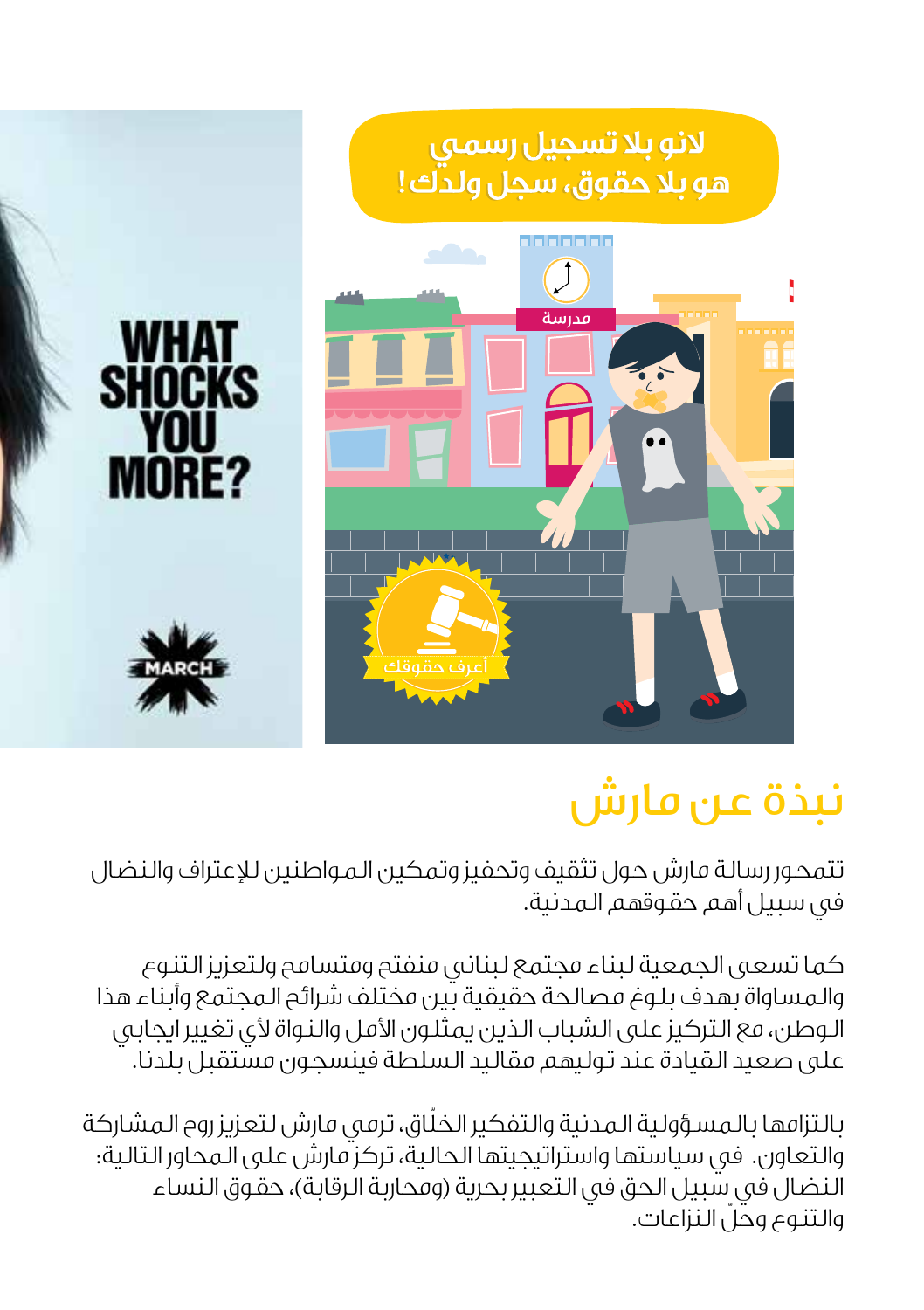## WE AIM TO:

#### EDUCATE, MOTIVATE AND EMPOWER THE YOUTH ON THE IMPORTANCE OF FREEDOM OF EXPRESSION

- Raise awareness among the Lebanese society about the importance of the right of free expression.

- Militate to translate this right to free expression into laws that will respect it.

#### INSTAL A GENUINE RESPECT AND ACCEPTANCE OF DIFFERENCES

- Raise a tolerant open society and work on a genuine reconciliation among the various communities in Lebanon through creative campaigning, awareness-raising initiatives and focused projects involving dialogue sessions, debate sessions, workshops, and mediation sessions in tense environments.

- Raise a liberal society that respects the law through civic education and civic awareness.

#### EXPOSE THE NEGATIVE EFFECT OF CENSORSHIP ON SOCIETY

-Inform the public about any censorship case related to art and culture in order to hold the government accountable for its actions and decisions.

- Fight censorship in all its form on all kind of artistic and cultural works, including lobbying for a new law

#### FIGHT FOR WOMEN'S RIGHTS AS A PRECONDITION OF AN OPEN, TOLERANT AND EQUAL SOCIETY

-Raise awareness on the issues and discrimination facing women in Lebanon, such as domestic violence

-Advocate laws that will ensure women's rights are protected.

Special Thanks to:<br>Dr. Charbel Areh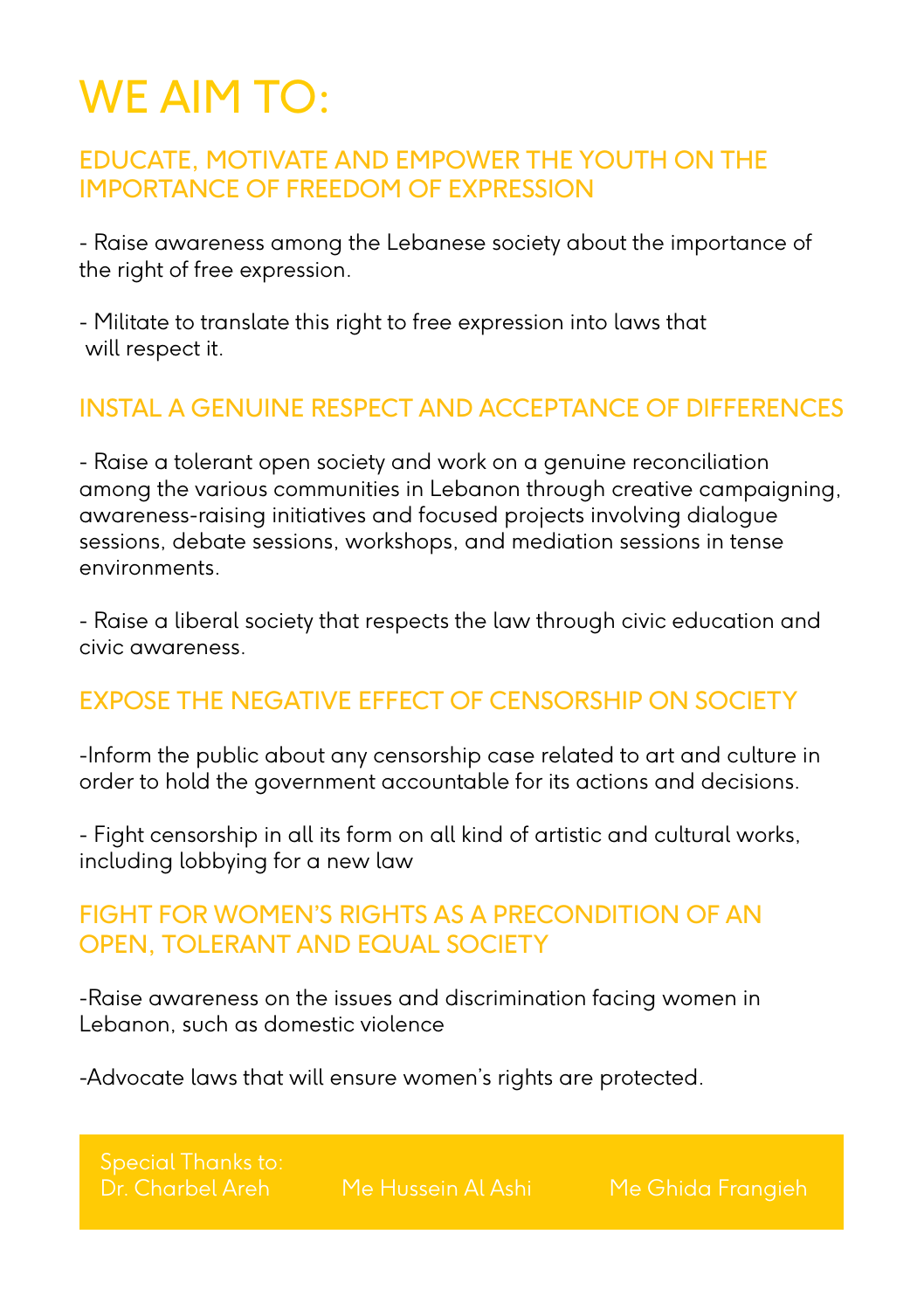## فنحن نهدف الى:

تثقيف وتحفيز وتمكين وتوعية المجتمع اللبناني عموماً والشباب منهم خصوصاً حول أهمية حرية التعبير

– النضال لترجمة هذا الحق في التعبير بحرية على أرض الـواقع، إلى قوانين تحفظ وترعى هذا الحق.

– زرع مفهوم الاحترام وتقبل الآخر في النفوس.

العمل علىإرساء مصالحة حقيقية بين مختلف شرائح المجتمع وذلك عن طريق الحملات التوعية والمبادرات الحوارية وحلقات الحوار والنقاش والوساطات

– بناء مجتمع حرّ يحترم القوانين ودولة القانون، وذلك عن طريق التربية والتوعية المدنية.

– عرض الآثار السلبية للرقابة على المجتمع.

- اطلاع الجمهور على حالات الرقابة المتعلقة بالفن و الثقافة للقدرة على محاسبة الدولة على أفعالها و قراراتها.

مكافحة الرقابة بكافة أشكالها وخاصة الرقابة على الأعمال الفنية والثقافية بما فيها النضال في سبيل قانون جديد

- النضال في سبيل حقوق المرأة كركن أساسي من أركان مجتمع منفتح ومتسامح، تعم فيه المساواة وتكافؤ الفرص.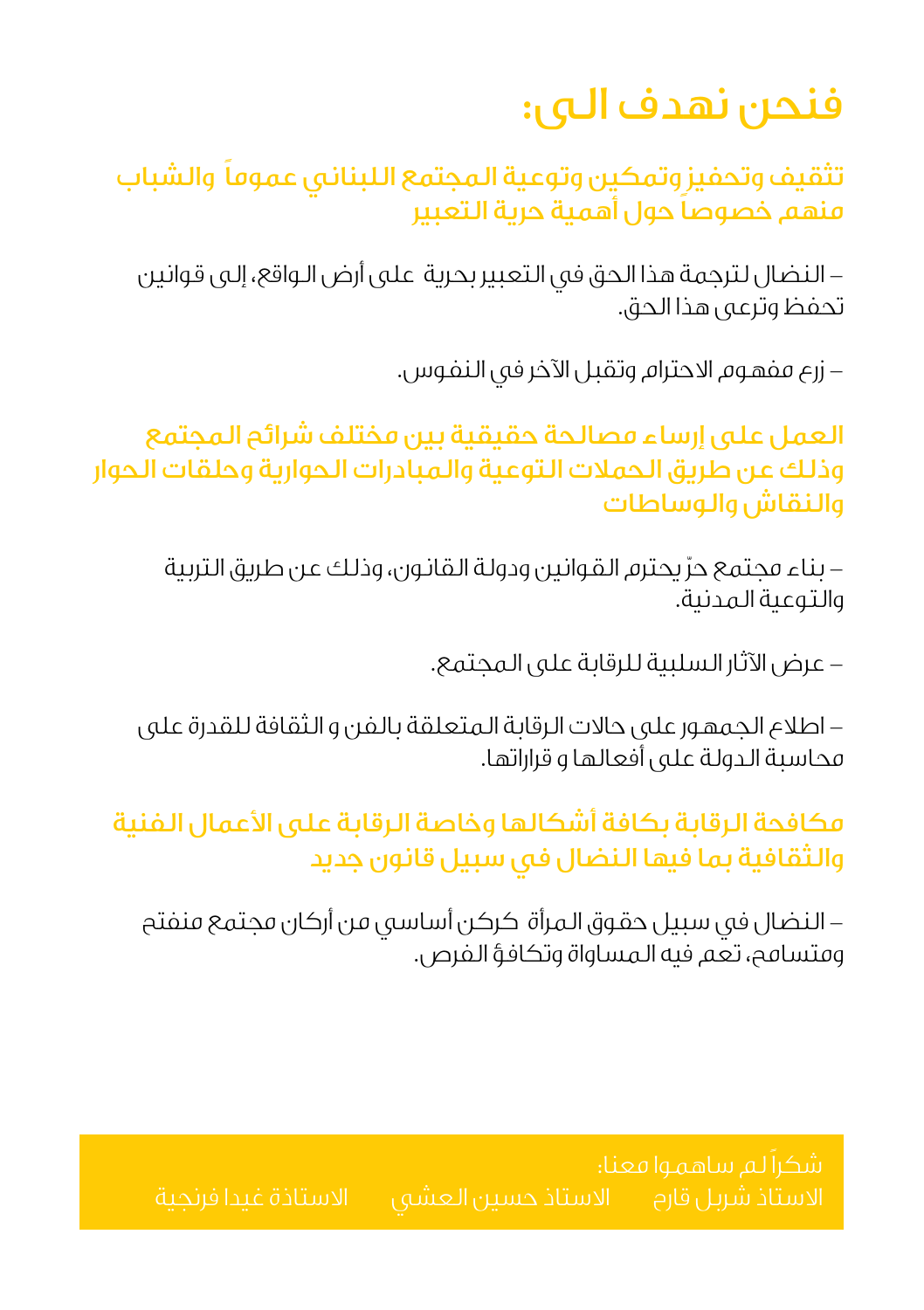

## **\*\*\***<br>"THE ONLY VALID censorship of ideas is the right of people not to listen' *Tommy Smothers*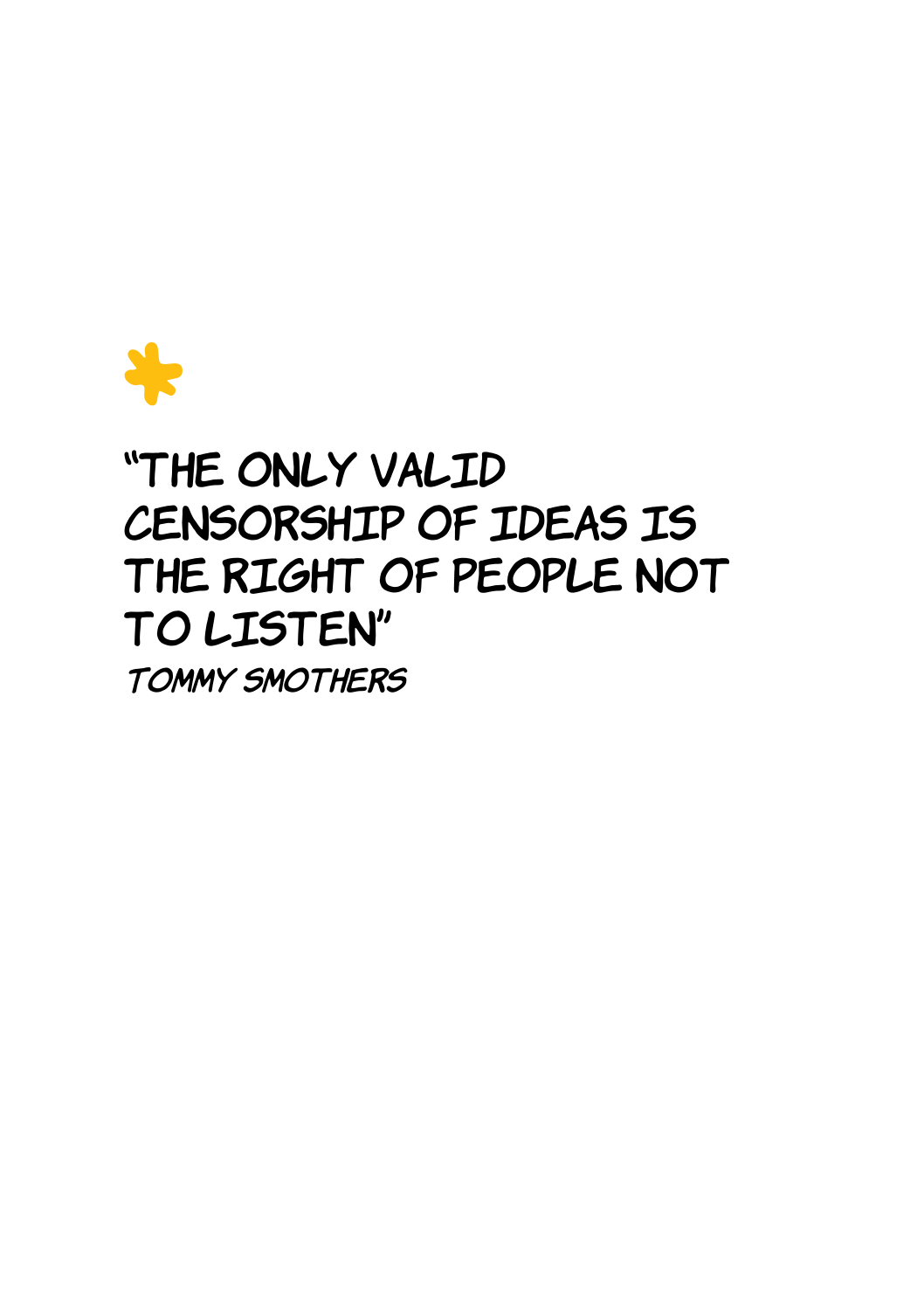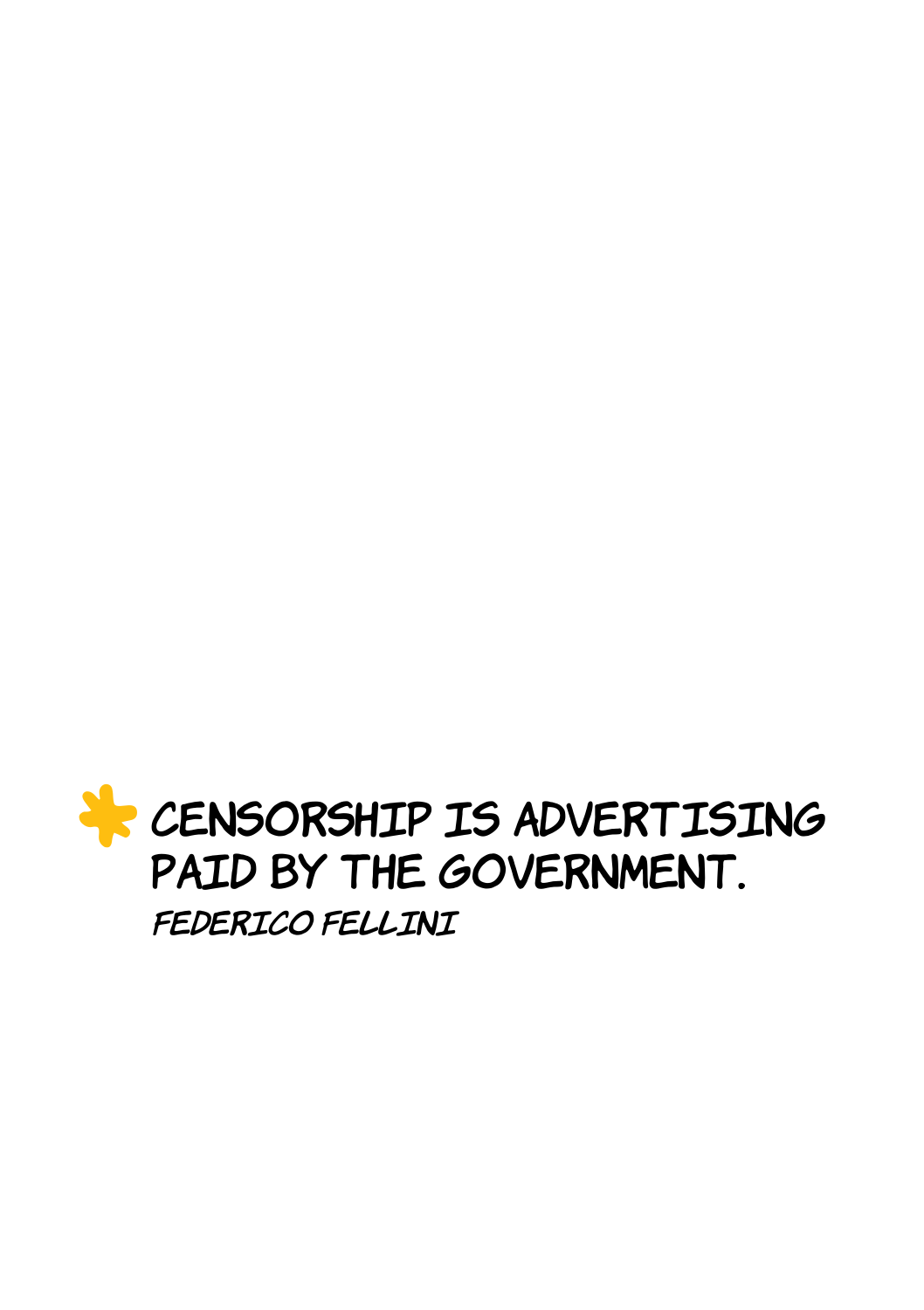

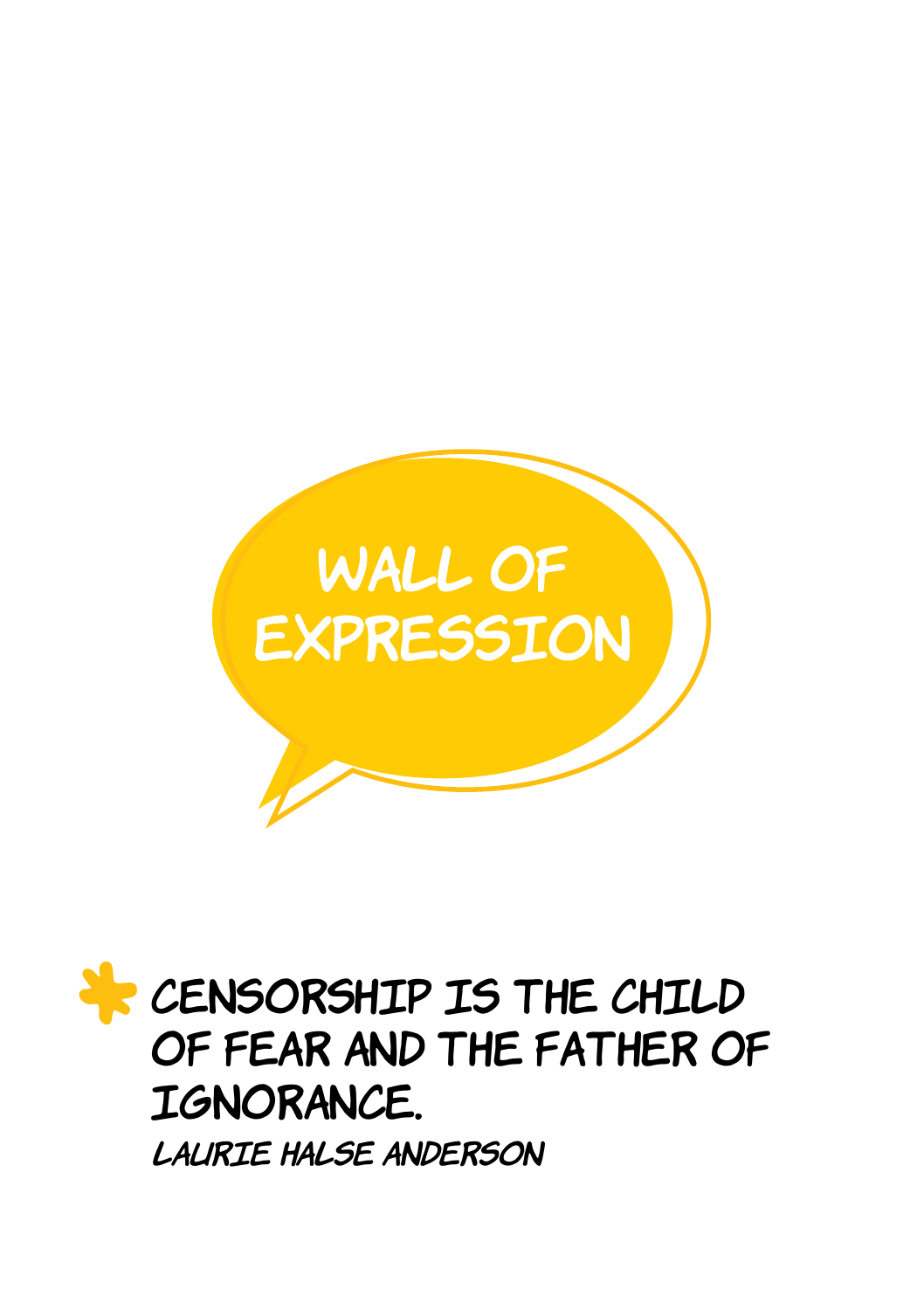## GET UP, STAND UP, STAND UP FOR YOUR RIGHTS. GET UP, STAND UP, DON'T GIVE UP THE FIGHT.